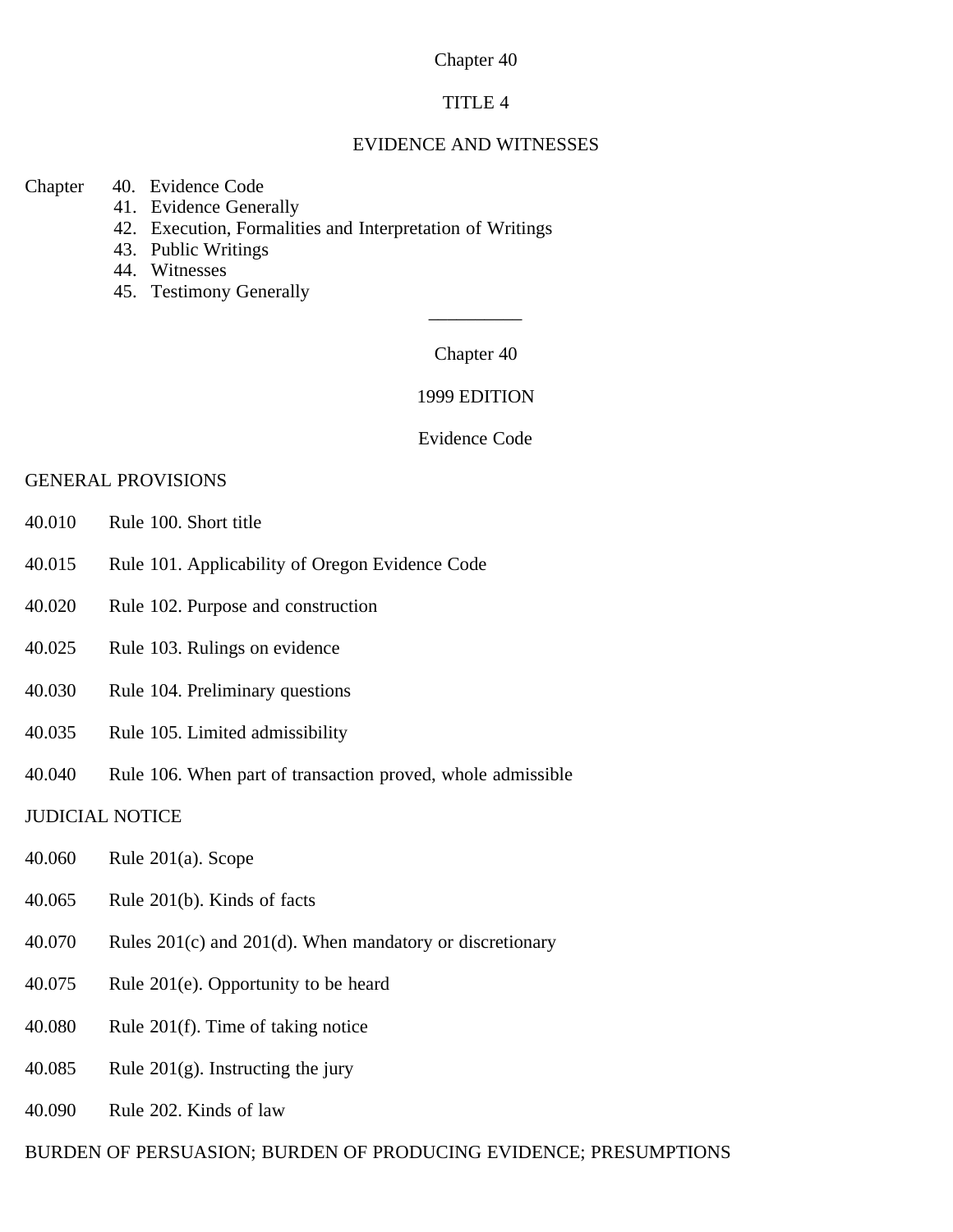- 40.105 Rule 305. Allocation of the burden of persuasion
- 40.110 Rule 306. Instructions on the burden of persuasion
- 40.115 Rule 307. Allocation of the burden of producing evidence
- 40.120 Rule 308. Presumptions in civil proceedings
- 40.125 Rule 309. Presumptions in criminal proceedings
- 40.130 Rule 310. Conflicting presumptions
- 40.135 Rule 311. Presumptions

### RELEVANCY

- 40.150 Rule 401. Definition of "relevant evidence"
- 40.155 Rule 402. Relevant evidence generally admissible
- 40.160 Rule 403. Exclusion of relevant evidence on grounds of prejudice, confusion or undue delay
- 40.170 Rule 404. Character evidence; evidence of other crimes, wrongs or acts
- 40.172 Rule 404-1. Pattern, practice or history of abuse; expert testimony
- 40.175 Rule 405. Methods of proving character
- 40.180 Rule 406. Habit; routine practice
- 40.185 Rule 407. Subsequent remedial measures
- 40.190 Rule 408. Compromise and offers to compromise
- 40.195 Rule 409. Payment of medical and similar expenses
- 40.200 Rule 410. Withdrawn plea or statement not admissible
- 40.205 Rule 411. Liability insurance
- 40.210 Rule 412. Sex offense cases; relevance of victim's past behavior or manner of dress

## PRIVILEGES

- 40.225 Rule 503. Lawyer-client privilege
- 40.230 Rule 504. Psychotherapist-patient privilege
- 40.235 Rule 504-1. Physician-patient privilege
- 40.240 Rule 504-2. Nurse-patient privilege
- 40.245 Rule 504-3. School employee-student privilege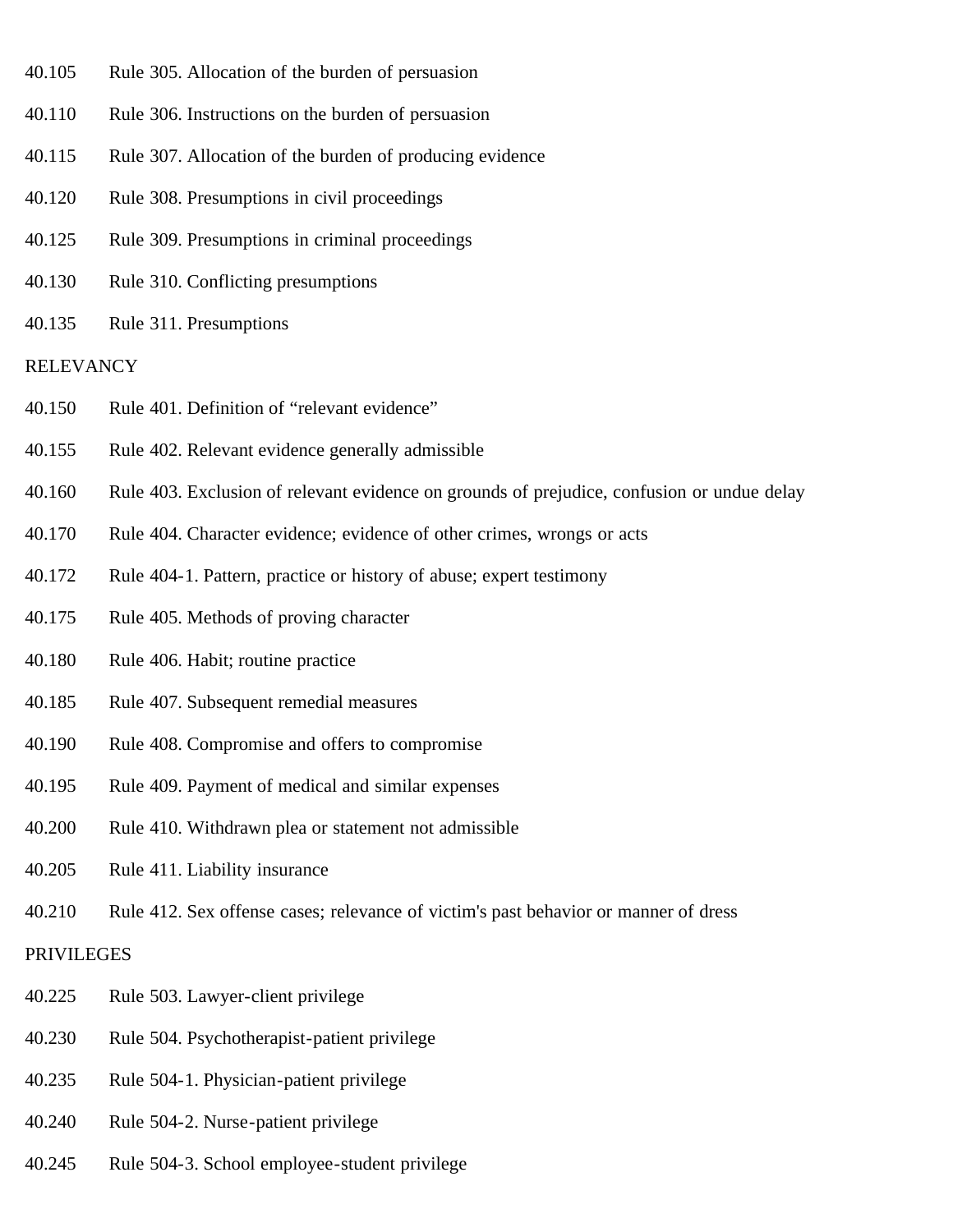- 40.250 Rule 504-4. Clinical social worker-client privilege
- 40.255 Rule 505. Husband-wife privilege
- 40.260 Rule 506. Member of clergy-penitent privilege
- 40.262 Rule 507. Counselor-client privilege
- 40.265 Rule 508a. Stenographer-employer privilege
- 40.270 Rule 509. Public officer privilege
- 40.272 Rule 509-1. Disabled person-sign language interpreter privilege
- 40.273 Rule 509-2. Non-English-speaking person-interpreter privilege
- 40.275 Rule 510. Identity of informer
- 40.280 Rule 511. Waiver of privilege by voluntary disclosure
- 40.285 Rule 512. Privileged matter disclosed under compulsion or without opportunity to claim privilege
- 40.290 Rule 513. Comment upon or inference from claim of privilege
- 40.295 Rule 514. Effect on existing privileges

### **WITNESSES**

- 40.310 Rule 601. General rule of competency
- 40.315 Rule 602. Lack of personal knowledge
- 40.320 Rule 603. Oath or affirmation
- 40.325 Rule 604. Interpreters
- 40.330 Rule 605. Competency of judge as witness
- 40.335 Rule 606. Competency of juror as witness
- 40.345 Rule 607. Who may impeach
- 40.350 Rule 608. Evidence of character and conduct of witness
- 40.355 Rule 609. Impeachment by evidence of conviction of crime; exceptions
- 40.360 Rule 609-1. Impeachment for bias or interest
- 40.365 Rule 610. Religious beliefs or opinions
- 40.370 Rule 611. Mode and order of interrogation and presentation
- 40.375 Rule 612. Writing used to refresh memory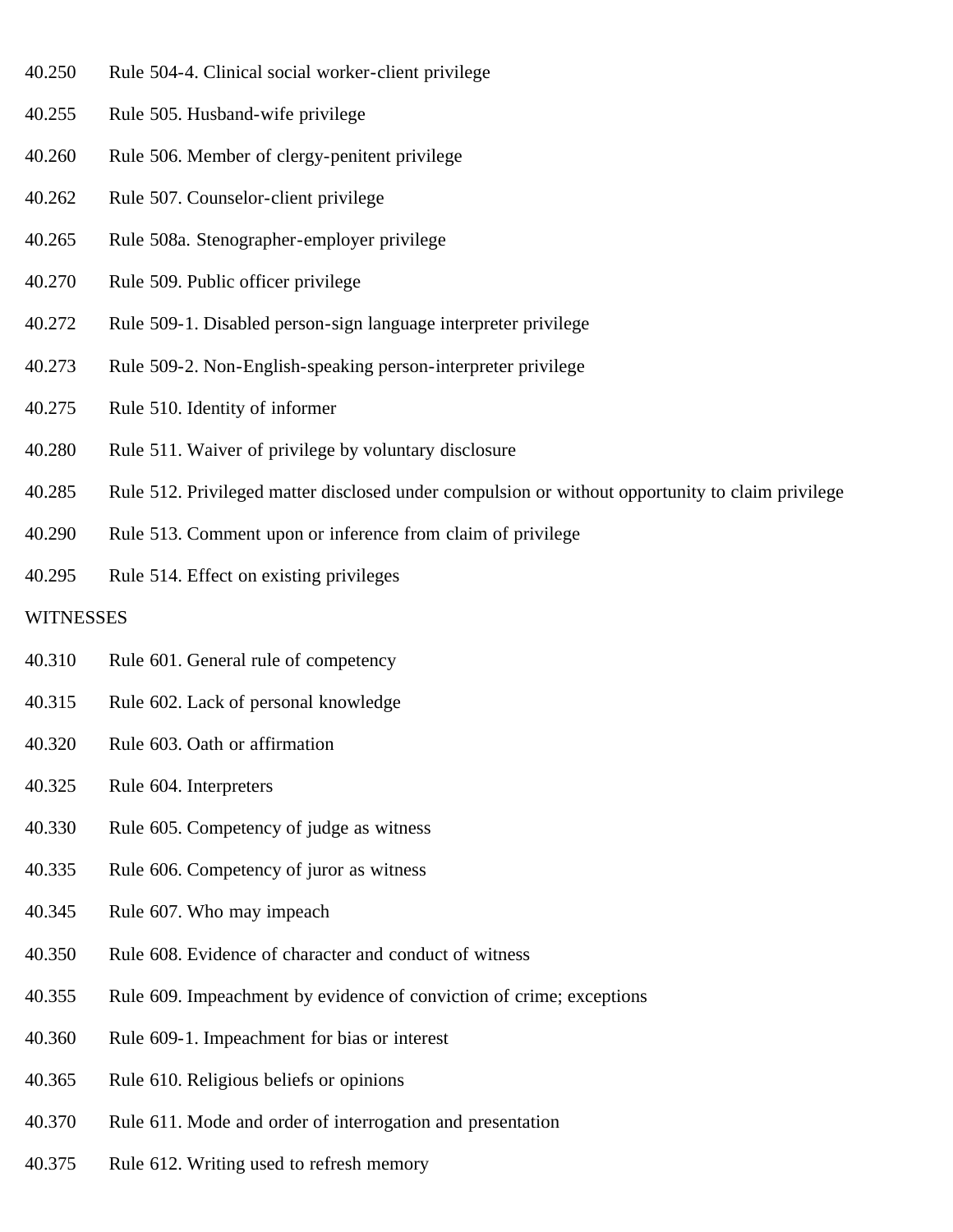- 40.380 Rule 613. Prior statements of witnesses
- 40.385 Rule 615. Exclusion of witnesses

### OPINIONS AND EXPERT TESTIMONY

- 40.405 Rule 701. Opinion testimony by lay witnesses
- 40.410 Rule 702. Testimony by experts
- 40.415 Rule 703. Bases of opinion testimony by experts
- 40.420 Rule 704. Opinion on ultimate issue
- 40.425 Rule 705. Disclosure of fact or data underlying expert opinion
- 40.430 Rule 706. Impeachment of expert witness by learned treatise

### HEARSAY

- 40.450 Rule 801. Definitions for ORS 40.450 to 40.475
- 40.455 Rule 802. Hearsay rule
- 40.460 Rule 803. Hearsay exception; availability of declarant immaterial
- 40.465 Rule 804. Hearsay exceptions where the declarant is unavailable
- 40.470 Rule 805. Hearsay within hearsay
- 40.475 Rule 806. Attacking and supporting credibility of declarant

# AUTHENTICATION AND IDENTIFICATION

- 40.505 Rule 901. Requirement of authentication or identification
- 40.510 Rule 902. Self-authentication
- 40.515 Rule 903. Subscribing witness' testimony unnecessary

#### CONTENTS OF WRITINGS, RECORDINGS AND PHOTOGRAPHS

- 40.550 Rule 1001. Definitions for ORS 40.550 to 40.585
- 40.555 Rule 1002. Requirement of original
- 40.560 Rule 1003. Admissibility of duplicates
- 40.562 Rule 1003-1. Admissibility of reproduction
- 40.565 Rule 1004. Admissibility of other evidence of contents
- 40.570 Rule 1005. Public records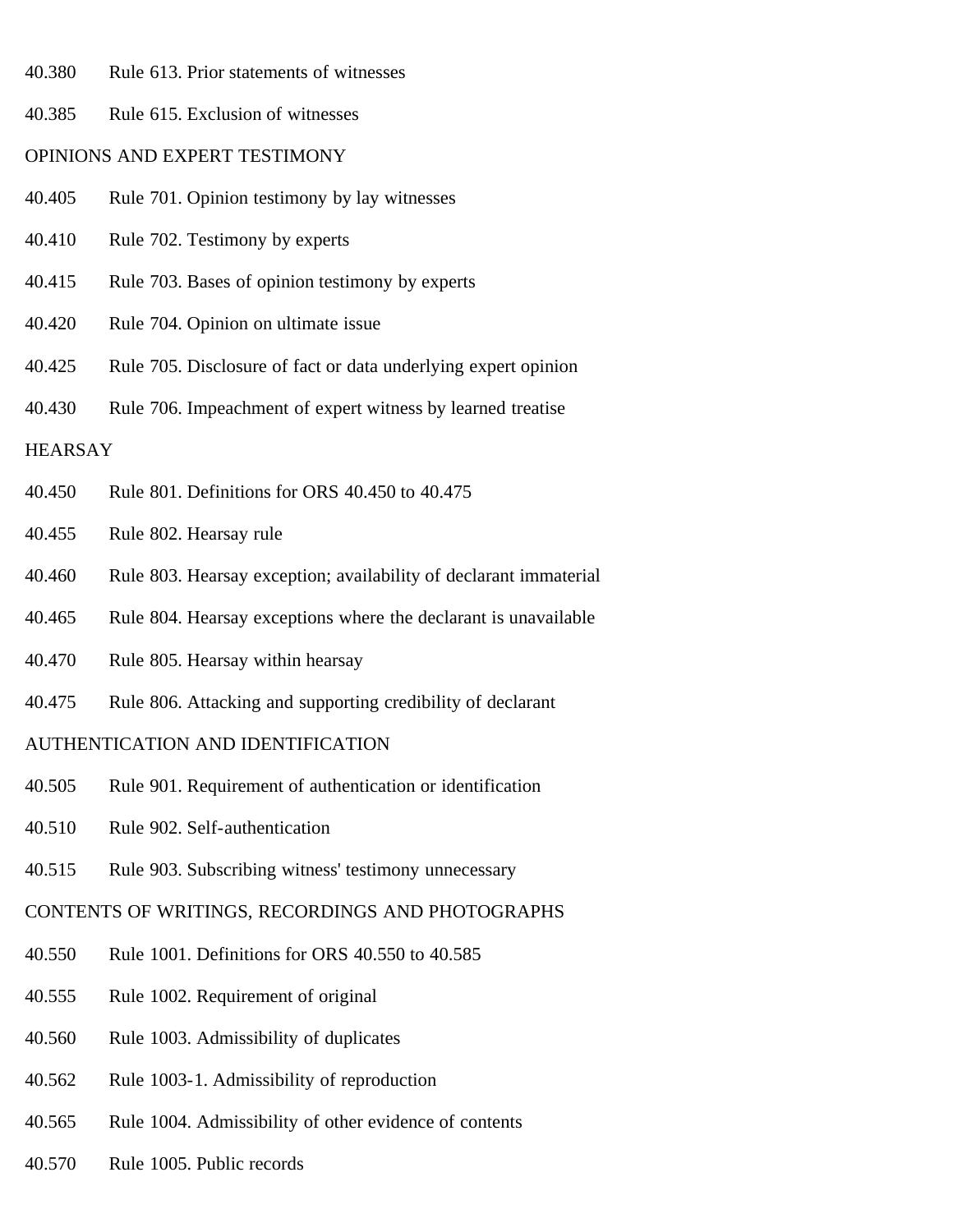- 40.575 Rule 1006. Summaries
- 40.580 Rule 1007. Testimony or written admission of party
- 40.585 Rule 1008. Functions of court and jury

## CROSS-REFERENCES

- Acreage stated in trust deed, conclusiveness, 86.780
- Admissibility of data on training, supervision or discipline of dentists, 679.300
- Admissibility of information provided to or obtained by lawyers assistance committee, 9.568
- Admission of partner as evidence against partnership, 68.230
- Admission to state hospital not evidence of incompetency, 426.295
- Alibi evidence defined, 135.455
- Authority of Congress to prescribe by general laws the manner of proving and effect of judicial records and proceedings of a sister state, U.S. Const. Art. IV, s.1
- Banking institution certificate as evidence of filing, 706.575
- Blood tests, admissibility and evidentiary effect, 109.252, 109.254, 109.260
- Business trusts, certificates of authority as conclusive evidence of compliance with laws, 128.590
- Child born of void marriage, presumption, 109.070
- Child of wife cohabiting with husband, presumption, 109.070
- Cigarette sales and taxes, presumptions, 323.420
- City charters, judicial notice, 221.710
- Commercial paper, presumptions as to:
	- Date, 73.0113
	- Genuineness of signature, 73.0308
- Criminal judgment of justice court, conclusiveness, 156.240
- Criminal penalty for unlawfully obtaining evidence, 165.540
- Declaration by court of matters judicially known, 136.310
- Disciplinary proceedings of Department of Corrections, rules of evidence; general rules of evidence regarding admissibility not applicable, 421.190
- Dissolution or annulment of marriage, or separation, when evidence of fault not admissible, 107.036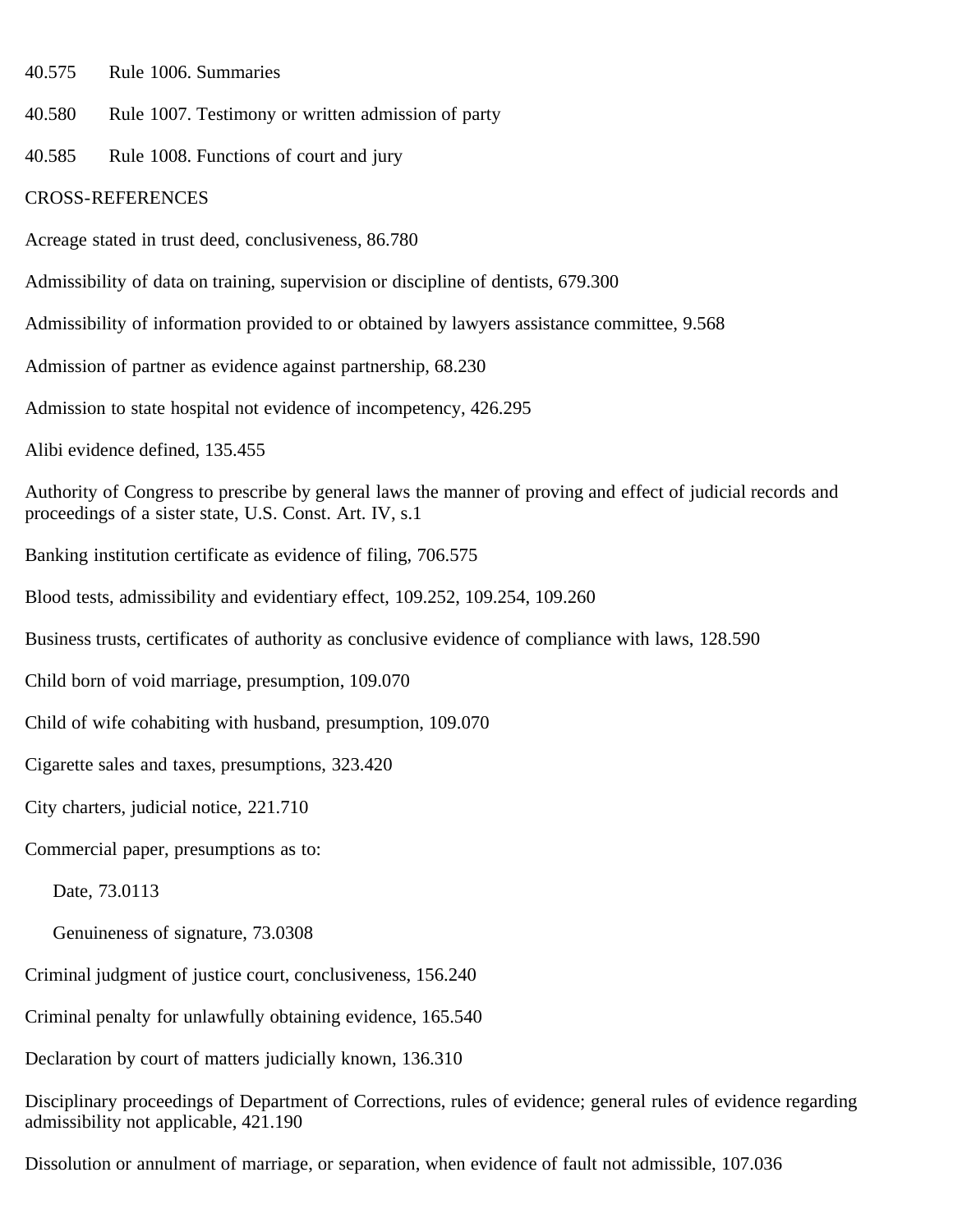Evidence law applicable to both civil and criminal cases, 136.430 Exclusion of part of deposition as excluding adverse examination relating thereto, 45.260 Injuries of workers, presumptions for purposes of Workers' Compensation Law, 656.310 Intercepted telecommunication, use, 165.540 Introduction of investigative report as evidence in commitment hearing, 426.095 Itemized statement of actual cost of fire abatement, certified by State Forester, evidence in action to recover costs, 477.068 Judicial notice of foreign workers' compensation laws, 656.126 Judicial orders as disputable presumptions, 43.140 Judicial orders, conclusiveness, 43.130 Judicial record of sister state, effect, 43.180, U. S. Const. Art. IV, s.1 Jurors as judges of evidence, 10.095 Juvenile proceeding, proof of court's jurisdiction, evidence, 419A.255, 419B.310, 419C.400 Mediations, admissibility of mediation communications and agreements, 36.220 to 36.238 Motor vehicle accident reports, admissibility, 802.240 New trial as post-conviction relief, evidence of testimony at first trial, 138.670 Occupational disease, presumption as to cause in certain cases, 656.802 Permissive use of land, no presumption of dedication or other rights, 105.692 Post-conviction relief proceeding, evidence of events occurring at trial of petitioner, 138.630 Preliminary hearing, applicability of Evidence Code, 135.173 Product not unreasonably dangerous for intended use, 30.910 Railroad crossing safety determinations inadmissible, 824.234 Reports of vocational consultants, use in workers' compensation hearings, 656.287 Restitution to victim, admissibility, 137.109 Rules of evidence in contested cases before state agency, 183.450 Rules of evidence in justice court same as in courts of record, 52.020 Seals, manner of expressing when sent by telegram, 165.850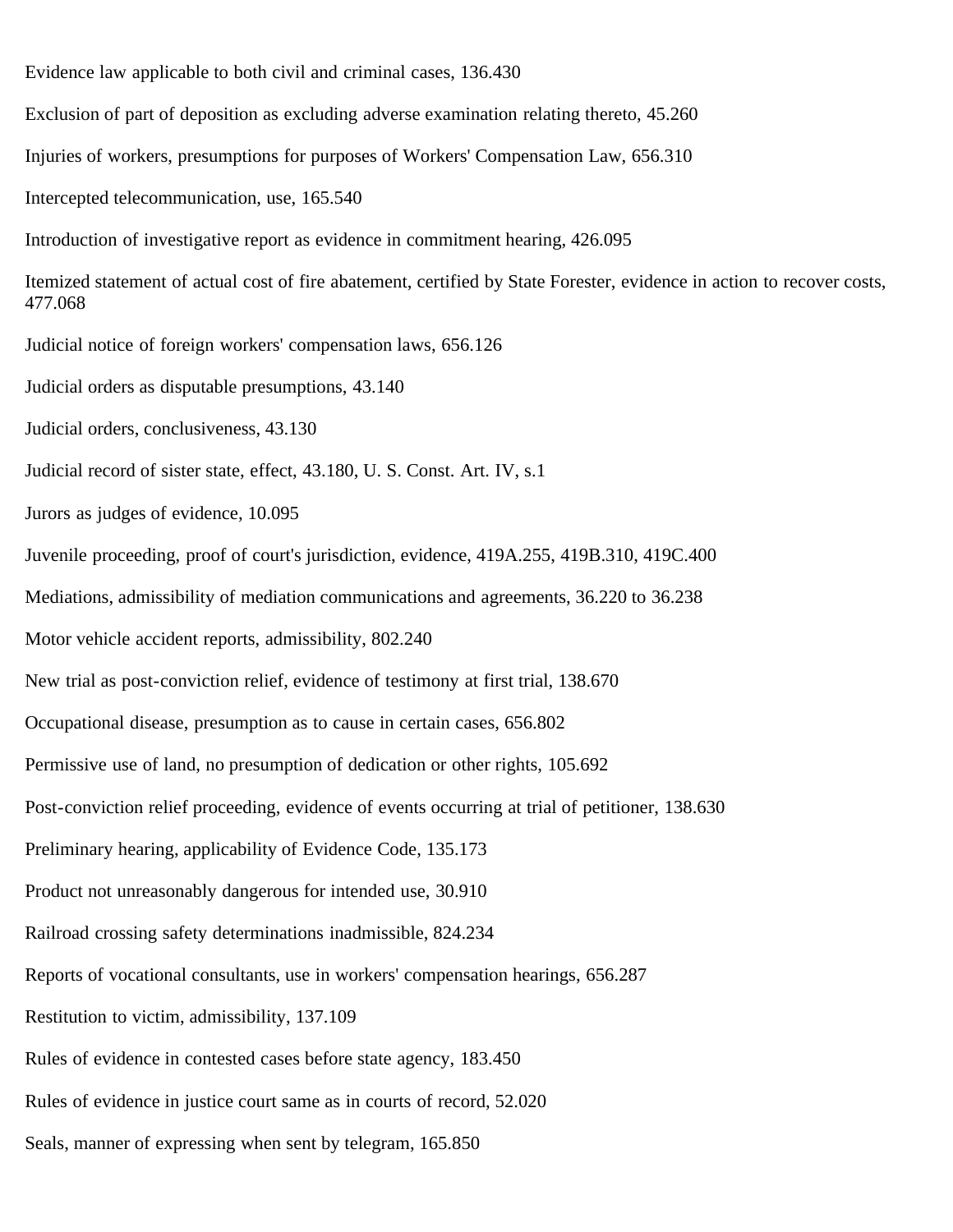Sign language interpreter, 185.220, 185.230 Sobriety tests, admissibility and evidentiary effect, 813.300 to 813.326 Tax Court, Oregon, burden of proof, 305.427 Violation of attorney rules of professional conduct not grounds for suppressing evidence in criminal proceeding, 9.490 Weights and measures, evidentiary presumptions regarding, 618.101 Witness, testimony under hypnosis, 136.675 to 136.695 Witnesses, compelling testimony in certain criminal proceedings, immunity, 136.617, 136.619 40.155 International commercial conciliation proceedings, admissibility of testimony, 36.536 40.160 Criminal action, exclusion of evidence, limitation on court's authority, 136.432 40.225 to 40.275 Access to records by local citizen review board, 419A.102 Mediation of child custody issue, privileged communications, 107.179 40.230 to 40.240 Public health measure proceedings, 433.019 40.235 Medical practice, complaints, confidentiality, 677.425 40.255 to 40.295 Privileges inapplicable to case of abuse of resident in long term care facility, 441.675 40.370 Witness by affiant, trial of violation, 153.080 40.385 "Victim" defined, 131.007 40.460 Secretary of State, certified certificates and documents, 56.110

40.510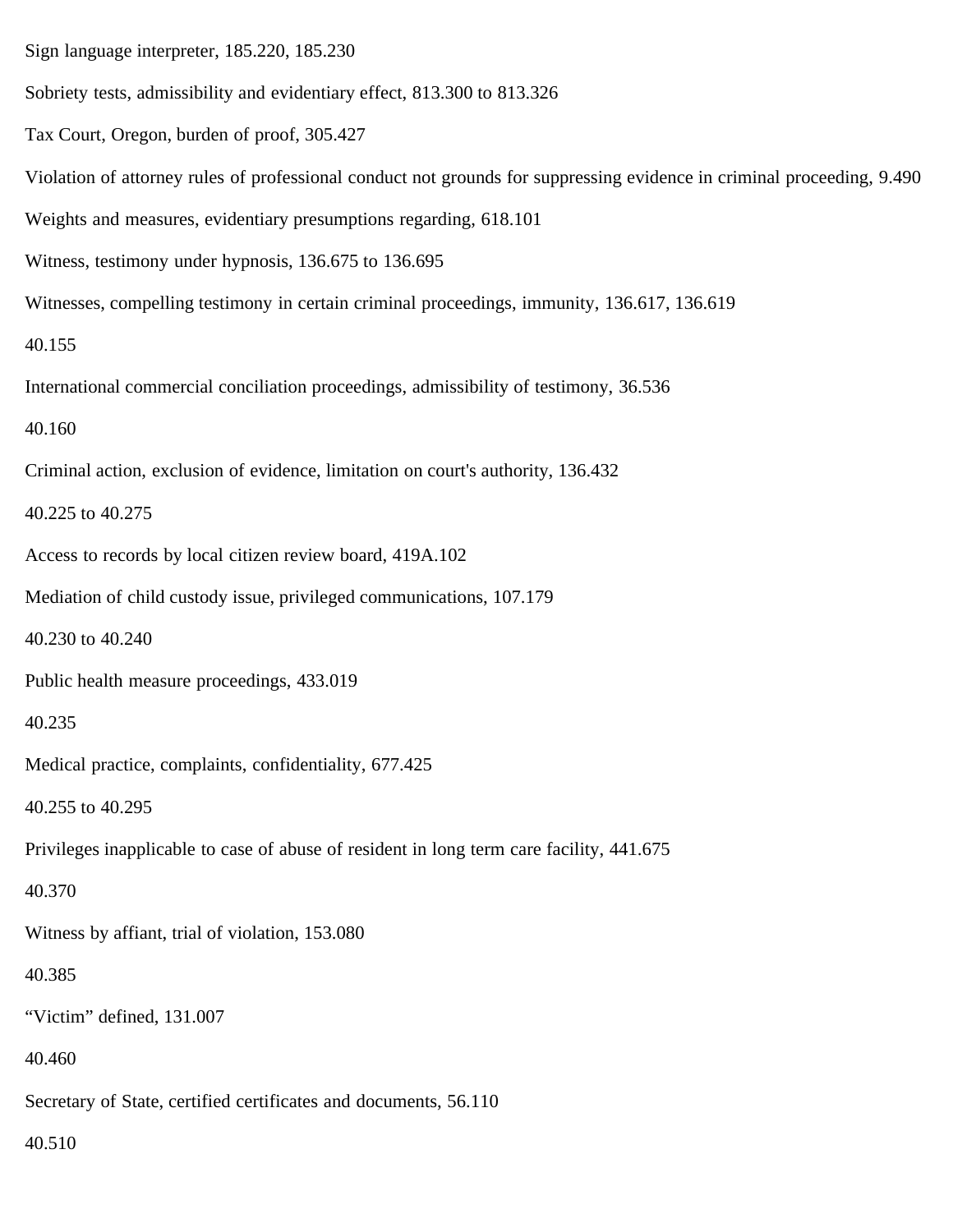Seal, state officer or agency, use for self-authentication, 42.125

40.570

Secretary of State, certified certificates and documents, 56.110

# GENERAL PROVISIONS

 **40.010 Rule 100. Short title.** ORS 40.010 to 40.585 and 41.415 shall be known and may be cited as the Oregon Evidence Code. [1981 c.892 s.1]

 **40.015 Rule 101. Applicability of Oregon Evidence Code.** (1) The Oregon Evidence Code applies to all courts in this state except for:

 (a) A tax court small claims procedure or a hearing or mediation before a magistrate of the Oregon Tax Court as provided by ORS 305.501;

(b) The small claims department of a circuit court as provided by ORS 46.415; and

(c) The small claims department of a justice court as provided by ORS 55.080.

 (2) The Oregon Evidence Code applies generally to civil actions, suits and proceedings, criminal actions and proceedings and to contempt proceedings except those in which the court may act summarily.

(3) ORS 40.225 to 40.295 relating to privileges apply at all stages of all actions, suits and proceedings.

(4) ORS 40.010 to 40.210 and 40.310 to 40.585 do not apply in the following situations:

 (a) The determination of questions of fact preliminary to admissibility of evidence when the issue is to be determined by the court under ORS 40.030.

(b) Proceedings before grand juries, except as required by ORS 132.320.

(c) Proceedings for extradition, except as required by ORS 133.743 to 133.857.

(d) Sentencing proceedings, except proceedings under ORS 138.012 and 163.150 or as required by ORS 137.090.

(e) Proceedings to revoke probation, except as required by ORS 137.090.

(f) Issuance of warrants of arrest, bench warrants or search warrants.

 (g) Proceedings under ORS chapter 135 relating to conditional release, security release, release on personal recognizance, or preliminary hearings, subject to ORS 135.173.

(h) Proceedings to determine proper disposition of a child in accordance with ORS 419B.325 (2) and 419C.400 (3).

 (i) Proceedings under ORS 813.210, 813.215, 813.220, 813.230, 813.250 and 813.255 to determine whether a driving while under the influence of intoxicants diversion agreement should be allowed or terminated. [1981 c.892 s.2; 1983 c.784 s.1; 1985 c.16 s.444; 1987 c.441 s.10; 1993 c.18 s.13; 1993 c.33 s.289; 1995 c.531 s.1; 1995 c.650 s.22; 1995 c.657 s.22; 1995 c.658 s.35; 1999 c.1055 s.11]

 **40.020 Rule 102. Purpose and construction.** The Oregon Evidence Code shall be construed to secure fairness in administration, elimination of unjustifiable expense and delay, and promotion of growth and development of the law of evidence to the end that the truth may be ascertained and proceedings justly determined. [1981 c.892 s.3]

 **40.025 Rule 103. Rulings on evidence.** (1) Evidential error is not presumed to be prejudicial. Error may not be predicated upon a ruling which admits or excludes evidence unless a substantial right of the party is affected, and:

 (a) In case the ruling is one admitting evidence, a timely objection or motion to strike appears of record, stating the specific ground of objection, if the specific ground was not apparent from the context; or

 (b) In case the ruling is one excluding evidence, the substance of the evidence was made known to the court by offer or was apparent from the context within which questions were asked.

 (2) The court may add any other or further statement which shows the character of the evidence, the form in which it was offered, the objection made and the ruling thereon. It may direct the making of an offer in question and answer form.

 (3) In jury cases, proceedings shall be conducted, to the extent practicable, so as to prevent inadmissible evidence from being suggested to the jury by any means, such as making statements or offers of proof or asking questions in the hearing of the jury.

 (4) Nothing in this rule precludes taking notice of plain errors affecting substantial rights although they were not brought to the attention of the court. [1981 c.892 s.4]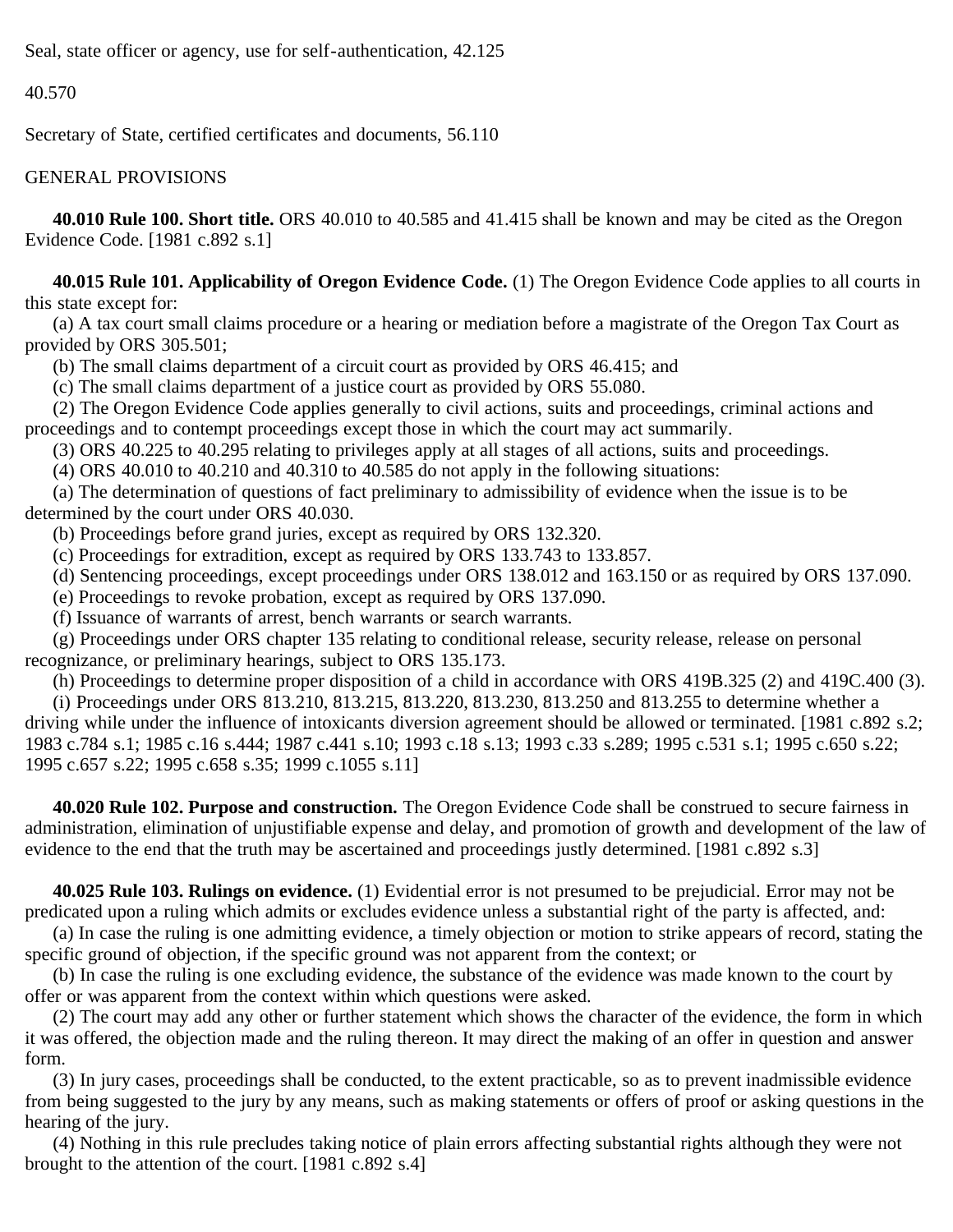**40.030 Rule 104. Preliminary questions.** (1) Preliminary questions concerning the qualification of a person to be a witness, the existence of a privilege or the admissibility of evidence shall be determined by the court, subject to the provisions of subsection (2) of this section. In making its determination the court is not bound by the rules of evidence except those with respect to privileges.

 (2) When the relevancy of evidence depends upon the fulfillment of a condition of fact, the court shall admit it upon, or subject to, the introduction of evidence sufficient to support a finding of the fulfillment of the condition.

 (3) Hearings on the admissibility of confessions shall in all cases be conducted out of the hearing of the jury. Hearings on other preliminary matters shall be so conducted when the interests of justice require or, when an accused is a witness, if the accused so requests.

 (4) The accused does not, by testifying upon a preliminary matter, become subject to cross-examination as to other issues in the case.

 (5) This section does not limit the right of a party to introduce before the jury evidence relevant to weight or credibility. [1981 c.892 s.5]

 **40.035 Rule 105. Limited admissibility.** When evidence which is admissible as to one party or for one purpose but not admissible as to another party or for another purpose is admitted, the court, upon request, shall restrict the evidence to its proper scope and instruct the jury accordingly. [1981 c.892 s.6]

 **40.040 Rule 106. When part of transaction proved, whole admissible.** When part of an act, declaration, conversation or writing is given in evidence by one party, the whole on the same subject, where otherwise admissible, may at that time be inquired into by the other; when a letter is read, the answer may at that time be given; and when a detached act, declaration, conversation or writing is given in evidence, any other act, declaration, conversation or writing which is necessary to make it understood may at that time also be given in evidence. [1981 c.892 s.6a]

## JUDICIAL NOTICE

 **40.060 Rule 201(a). Scope.** ORS 40.060 to 40.085 govern judicial notice of adjudicative facts. ORS 40.090 governs judicial notice of law. [1981 c.892 s.7]

 **40.065 Rule 201(b). Kinds of facts.** A judicially noticed fact must be one not subject to reasonable dispute in that it is either:

(1) Generally known within the territorial jurisdiction of the trial court; or

 (2) Capable of accurate and ready determination by resort to sources whose accuracy cannot reasonably be questioned. [1981 c.892 s.8]

 **40.070 Rules 201(c) and 201(d). When mandatory or discretionary.** (1) A court may take judicial notice, whether requested or not.

 (2) A court shall take judicial notice if requested by a party and supplied with the necessary information. [1981 c.892 s.9]

 **40.075 Rule 201(e). Opportunity to be heard.** A party is entitled upon timely request to an opportunity to be heard as to the propriety of taking judicial notice and the tenor of the matter noticed. In the absence of prior notification, the request may be made after judicial notice has been taken. [1981 c.892 s.10]

 **40.080 Rule 201(f). Time of taking notice.** Judicial notice may be taken at any stage of the proceeding. [1981 c.892 s.11]

 **40.085 Rule 201(g). Instructing the jury.** (1) In a civil action or proceeding, the court shall instruct the jury to accept as conclusive any fact or law judicially noticed.

 (2) In a criminal case, the court shall instruct the jury that it may, but is not required to, accept as conclusive any fact judicially noticed in favor of the prosecution. [1981 c.892 s.12]

 **40.090 Rule 202. Kinds of law.** Law judicially noticed is defined as: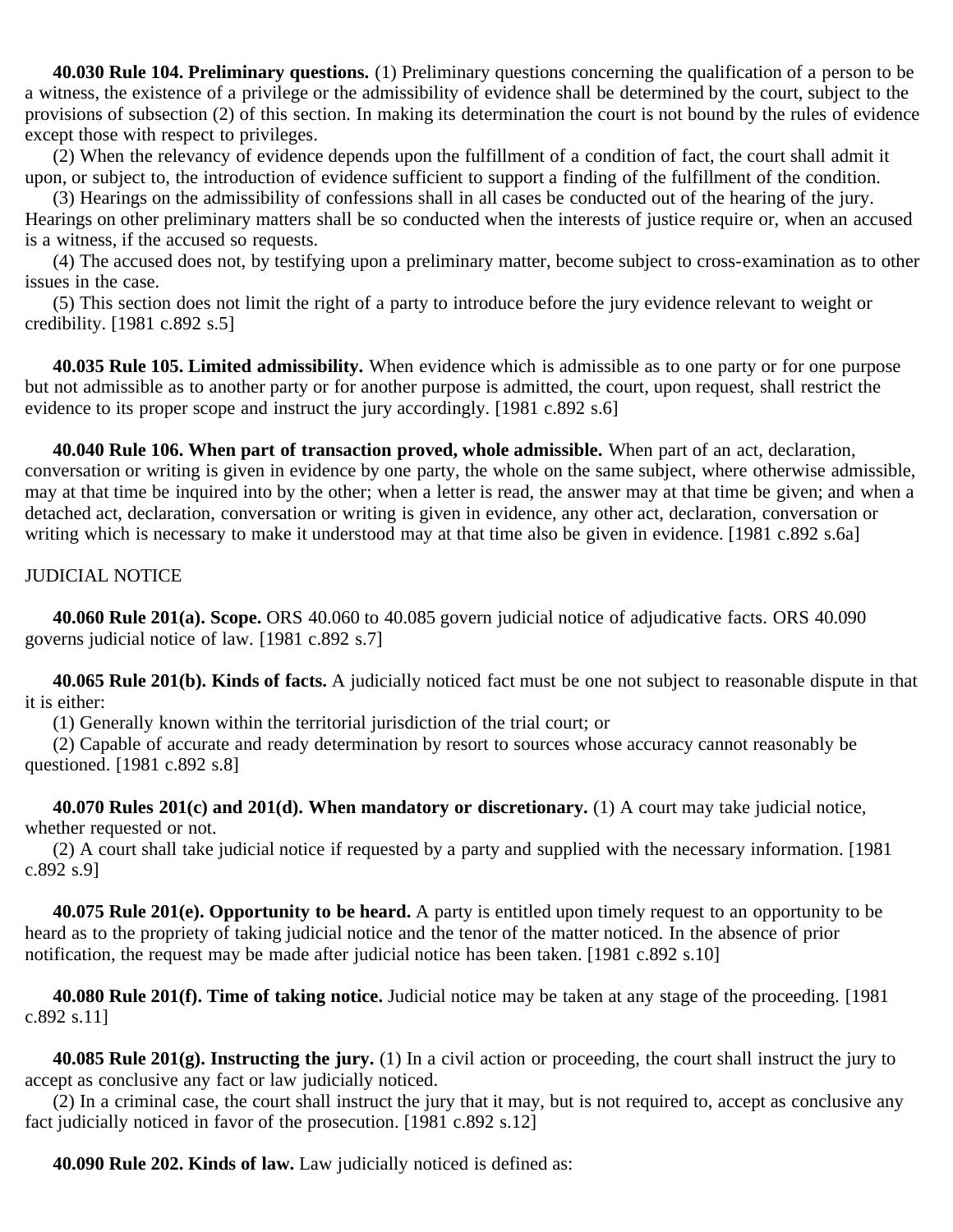(1) The decisional, constitutional and public statutory law of Oregon, the United States and any state, territory or other jurisdiction of the United States.

 (2) Public and private official acts of the legislative, executive and judicial departments of this state, the United States, and any other state, territory or other jurisdiction of the United States.

(3) Rules of professional conduct for members of the Oregon State Bar.

 (4) Regulations, ordinances and similar legislative enactments issued by or under the authority of the United States or any state, territory or possession of the United States.

 (5) Rules of court of any court of this state or any court of record of the United States or of any state, territory or other jurisdiction of the United States.

(6) The law of an organization of nations and of foreign nations and public entities in foreign nations.

 (7) An ordinance, comprehensive plan or enactment of any county or incorporated city in this state, or a right derived therefrom. As used in this subsection, "comprehensive plan" has the meaning given that term by ORS 197.015. [1981 c.892 s.13]

# BURDEN OF PERSUASION; BURDEN OF PRODUCING EVIDENCE; PRESUMPTIONS

 **40.105 Rule 305. Allocation of the burden of persuasion.** A party has the burden of persuasion as to each fact the existence or nonexistence of which the law declares essential to the claim for relief or defense the party is asserting. [1981 c.892 s.14]

 **40.110 Rule 306. Instructions on the burden of persuasion.** The court shall instruct the jury as to which party bears the applicable burden of persuasion on each issue only after all of the evidence in the case has been received. [1981 c.892 s.15]

 **40.115 Rule 307. Allocation of the burden of producing evidence.** (1) The burden of producing evidence as to a particular issue is on the party against whom a finding on the issue would be required in the absence of further evidence.

 (2) The burden of producing evidence as to a particular issue is initially on the party with the burden of persuasion as to that issue. [1981 c.892 s.16]

 **40.120 Rule 308. Presumptions in civil proceedings.** In civil actions and proceedings, a presumption imposes on the party against whom it is directed the burden of proving that the nonexistence of the presumed fact is more probable than its existence. [1981 c.892 s.17]

**40.125 Rule 309. Presumptions in criminal proceedings.** (1) The judge is not authorized to direct the jury to find a presumed fact against the accused.

 (2) When the presumed fact establishes guilt or is an element of the offense or negates a defense, the judge may submit the question of guilt or the existence of the presumed fact to the jury only if:

 (a) A reasonable juror on the evidence as a whole could find that the facts giving rise to the presumed fact have been established beyond a reasonable doubt; and

 (b) The presumed fact follows more likely than not from the facts giving rise to the presumed fact. [1981 c.892 s.18]

 **40.130 Rule 310. Conflicting presumptions.** If presumptions are conflicting, the presumption applies that is founded upon weightier considerations of policy and logic. If considerations of policy and logic are of equal weight, neither presumption applies. [1981 c.892 s.19]

# **40.135 Rule 311. Presumptions.** (1) The following are presumptions:

(a) A person intends the ordinary consequences of a voluntary act.

(b) A person takes ordinary care of the person's own concerns.

(c) Evidence willfully suppressed would be adverse to the party suppressing it.

(d) Money paid by one to another was due to the latter.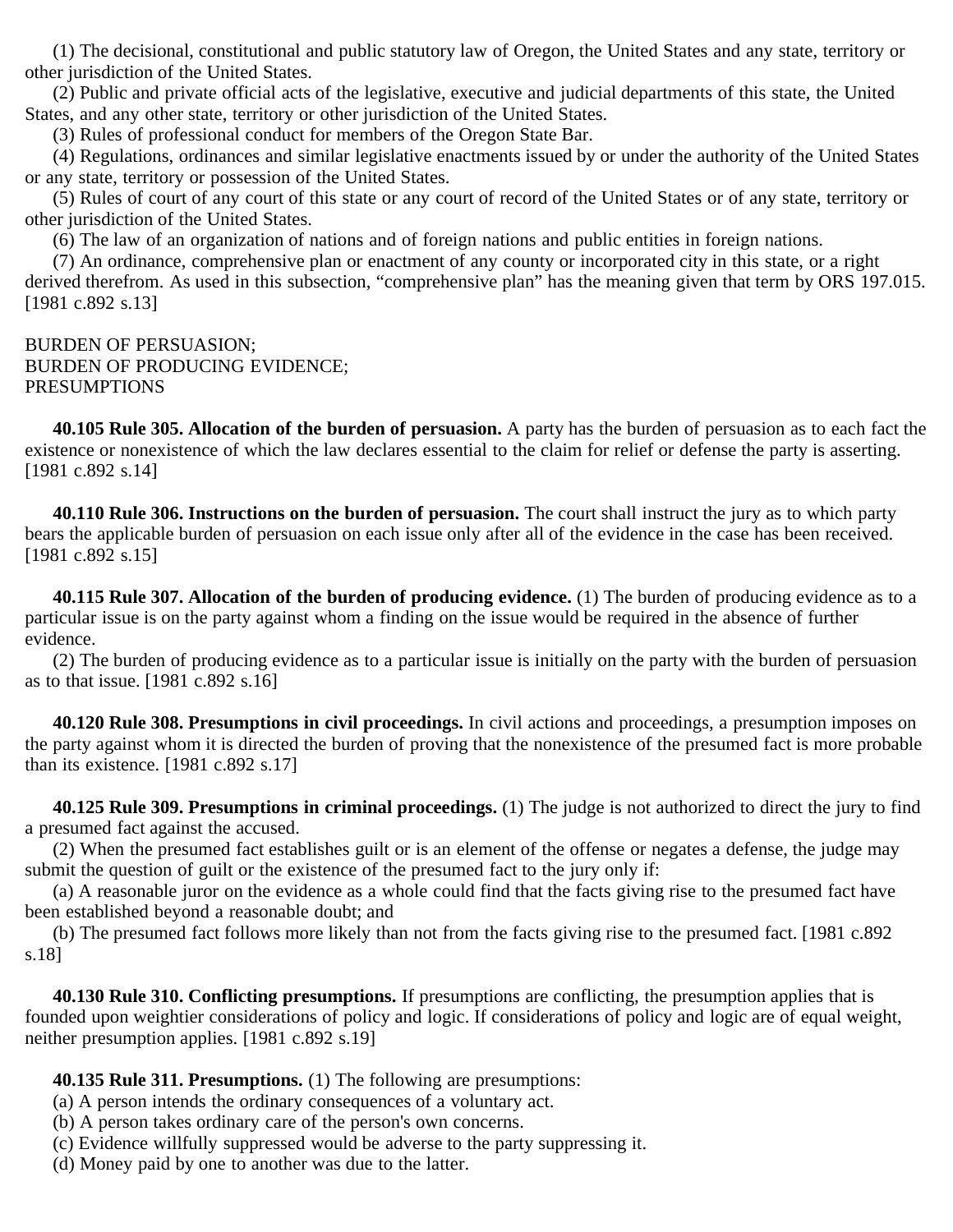(e) A thing delivered by one to another belonged to the latter.

(f) An obligation delivered to the debtor has been paid.

 (g) A person is the owner of property from exercising acts of ownership over it or from common reputation of the ownership of the person.

 (h) A person in possession of an order on that person, for the payment of money or the delivery of a thing, has paid the money or delivered the thing accordingly.

(i) A person acting in a public office was regularly appointed to it.

(j) Official duty has been regularly performed.

 (k) A court, or judge acting as such, whether in this state or any other state or country, was acting in the lawful exercise of the jurisdiction of the court.

(L) Private transactions have been fair and regular.

(m) The ordinary course of business has been followed.

(n) A promissory note or bill of exchange was given or indorsed for a sufficient consideration.

 (o) An indorsement of a negotiable promissory note, or bill of exchange, was made at the time and place of making the note or bill.

(p) A writing is truly dated.

(q) A letter duly directed and mailed was received in the regular course of the mail.

(r) A person is the same person if the name is identical.

(s) A person not heard from in seven years is dead.

(t) Persons acting as copartners have entered into a contract of copartnership.

(u) A man and woman deporting themselves as husband and wife have entered into a lawful contract of marriage.

(v) A child born in lawful wedlock is legitimate.

(w) A thing once proved to exist continues as long as is usual with things of that nature.

(x) The law has been obeyed.

 (y) An uninterrupted adverse possession of real property for 20 years or more has been held pursuant to a written conveyance.

 (z) A trustee or other person whose duty it was to convey real property to a particular person has actually conveyed it to the person, when such presumption is necessary to perfect the title of the person or the person's successor in interest.

 (2) A statute providing that a fact or a group of facts is prima facie evidence of another fact establishes a presumption within the meaning of this section. [1981 c.892 s.20]

## RELEVANCY

 **40.150 Rule 401. Definition of "relevant evidence."** "Relevant evidence" means evidence having any tendency to make the existence of any fact that is of consequence to the determination of the action more probable or less probable than it would be without the evidence. [1981 c.892 s.21]

 **40.155 Rule 402. Relevant evidence generally admissible.** All relevant evidence is admissible, except as otherwise provided by the Oregon Evidence Code, by the Constitutions of the United States and Oregon, or by Oregon statutory and decisional law. Evidence which is not relevant is not admissible. [1981 c.892 s.22]

 **40.160 Rule 403. Exclusion of relevant evidence on grounds of prejudice, confusion or undue delay.** Although relevant, evidence may be excluded if its probative value is substantially outweighed by the danger of unfair prejudice, confusion of the issues, or misleading the jury, or by considerations of undue delay or needless presentation of cumulative evidence. [1981 c.892 s.23]

 **40.170 Rule 404. Character evidence; evidence of other crimes, wrongs or acts.** (1) Evidence of a person's character or trait of character is admissible when it is an essential element of a charge, claim or defense.

 (2) Evidence of a person's character is not admissible for the purpose of proving that the person acted in conformity therewith on a particular occasion, except:

(a) Evidence of a pertinent trait of character offered by an accused, or by the prosecution to rebut the same;

 (b) Evidence of a pertinent trait of character of the victim of the crime offered by an accused, or by the prosecution to rebut the same or evidence of a character trait of peacefulness of the victim offered by the prosecution to rebut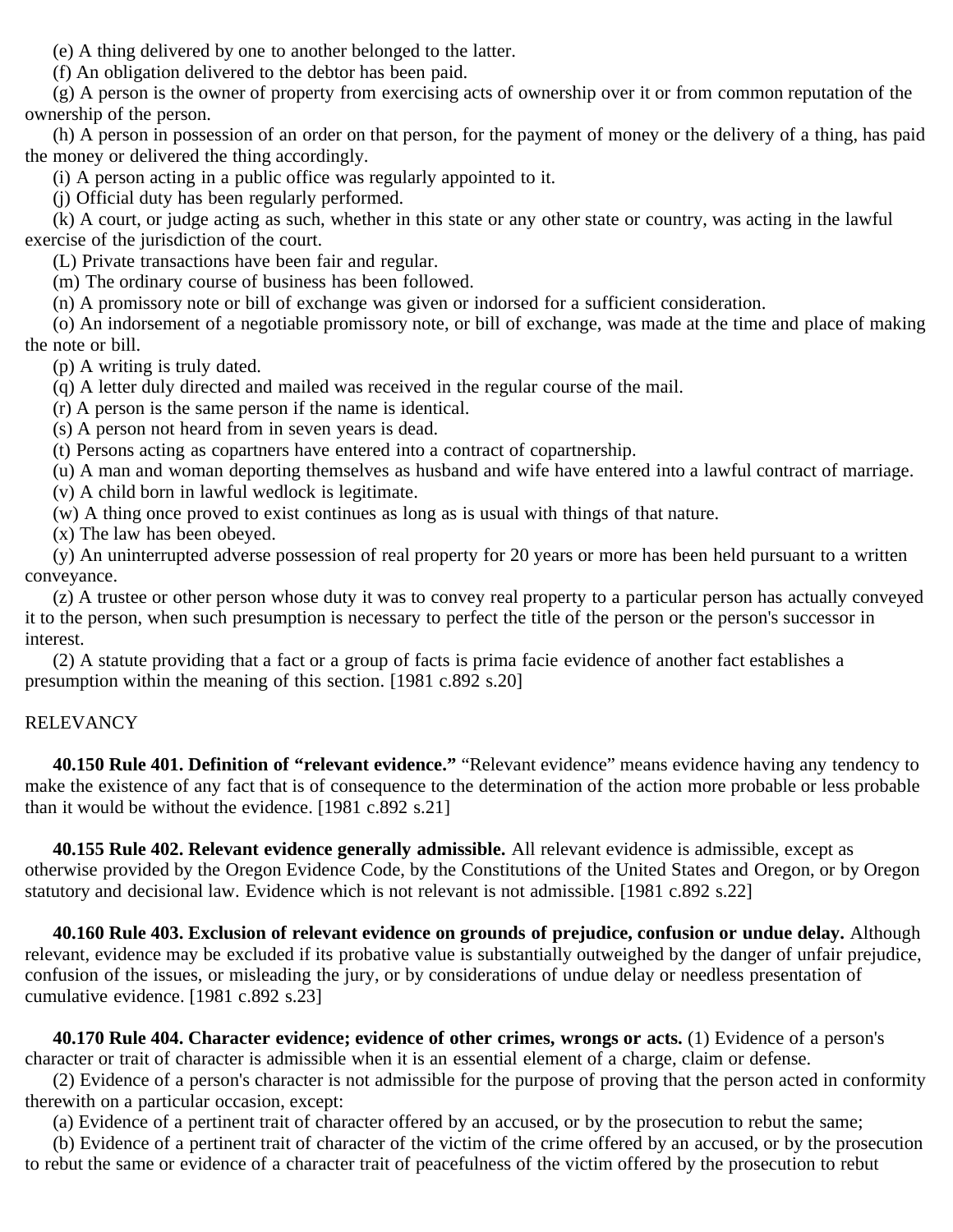evidence that the victim was the first aggressor;

(c) Evidence of the character of a witness, as provided in ORS 40.345 to 40.355; or

 (d) Evidence of the character of a party for violent behavior offered in a civil assault and battery case when selfdefense is pleaded and there is evidence to support such defense.

 (3) Evidence of other crimes, wrongs or acts is not admissible to prove the character of a person in order to show that the person acted in conformity therewith. It may, however, be admissible for other purposes, such as proof of motive, opportunity, intent, preparation, plan, knowledge, identity, or absence of mistake or accident.

 (4) In criminal actions, evidence of other crimes, wrongs or acts by the defendant is admissible if relevant except as otherwise provided by:

 (a) ORS 40.180, 40.185, 40.190, 40.195, 40.200, 40.205, 40.210 and, to the extent required by the United States Constitution or the Oregon Constitution, ORS 40.160;

(b) The rules of evidence relating to privilege and hearsay;

(c) The Oregon Constitution; and

(d) The United States Constitution. [1981 c.892 s.24; 1997 c.313 s.29]

 **40.172 Rule 404-1. Pattern, practice or history of abuse; expert testimony.** (1) In any proceeding, any party may introduce evidence establishing a pattern, practice or history of abuse of a person and may introduce expert testimony to assist the fact finder in understanding the significance of such evidence if the evidence:

(a) Is relevant to any material issue in the proceeding; and

 (b) Is not inadmissible under any other provision of law including, but not limited to, rules regarding relevance, privilege, hearsay, competency and authentication.

 (2) This section may not be construed to limit any evidence that would otherwise be admissible under the Oregon Evidence Code or any other provision of law.

(3) As used in this section, "abuse" has the meaning given that term in ORS 107.705. [1997 c.397 s.2]

 **Note:** 40.172 was added to and made a part of 40.010 to 40.585 by legislative action but was not added to any smaller series therein. See Preface to Oregon Revised Statutes for further explanation.

 **40.175 Rule 405. Methods of proving character.** (1) In all cases in which evidence of character or a trait of character of a person is admissible, proof may be made by testimony as to reputation or by testimony in the form of an opinion. On cross-examination, inquiry is allowable into relevant specific instances of conduct.

 (2)(a) In cases in which character or a trait of character of a person is admissible under ORS 40.170 (1), proof may also be made of specific instances of the conduct of the person.

 (b) When evidence is admissible under ORS 40.170 (3) or (4), proof may be made of specific instances of the conduct of the person. [1981 c.892 s.25; 1997 c.313 s.34]

 **40.180 Rule 406. Habit; routine practice.** (1) Evidence of the habit of a person or of the routine practice of an organization, whether corroborated or not and regardless of the presence of eyewitnesses, is relevant to prove that the conduct of the person or organization on a particular occasion was in conformity with the habit or routine practice.

 (2) As used in this section, "habit" means a person's regular practice of meeting a particular kind of situation with a specific, distinctive type of conduct. [1981 c.892 s.21]

 **40.185 Rule 407. Subsequent remedial measures.** When, after an event, measures are taken which, if taken previously, would have made the event less likely to occur, evidence of the subsequent measures is not admissible to prove negligence or culpable conduct in connection with the event. This section does not require the exclusion of evidence of subsequent measures when offered for another purpose, such as proving ownership, control, or feasibility of precautionary measures, if controverted, or impeachment. [1981 c.892 s.27]

 **40.190 Rule 408. Compromise and offers to compromise.** (1)(a) Evidence of furnishing or offering or promising to furnish, or accepting or offering or promising to accept, a valuable consideration in compromising or attempting to compromise a claim which was disputed as to either validity or amount, is not admissible to prove liability for or invalidity of the claim or its amount.

(b) Evidence of conduct or statements made in compromise negotiations is likewise not admissible.

(2)(a) Subsection (1) of this section does not require the exclusion of any evidence otherwise discoverable merely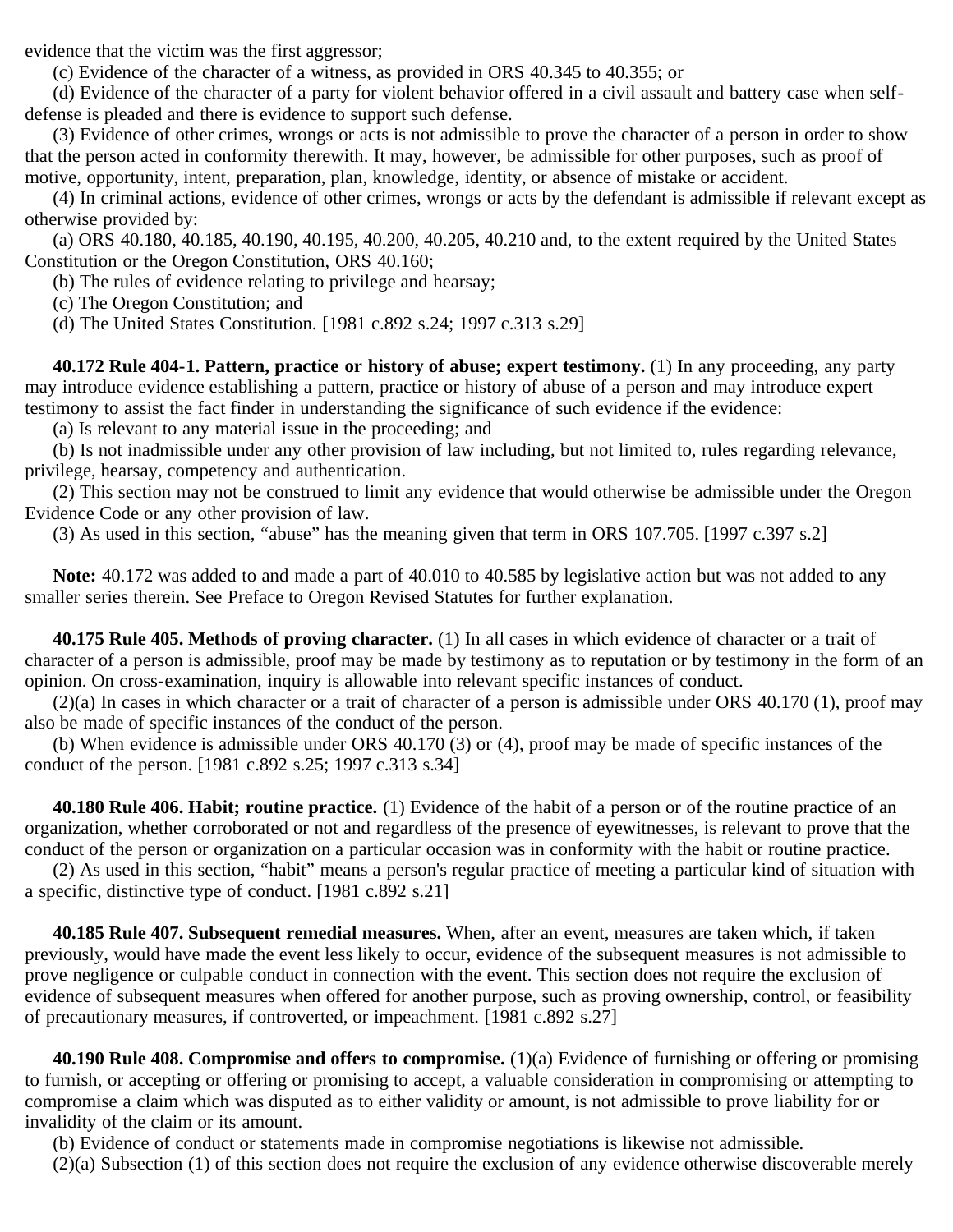because it is presented in the course of compromise negotiations.

 (b) Subsection (1) of this section also does not require exclusion when the evidence is offered for another purpose, such as proving bias or prejudice of a witness, negating a contention of undue delay, or proving an effort to obstruct a criminal investigation or prosecution. [1981 c.892 s.28]

 **40.195 Rule 409. Payment of medical and similar expenses.** Evidence of furnishing or offering or promising to pay medical, hospital or similar expenses occasioned by an injury is not admissible to prove liability for the injury. Evidence of payment for damages arising from injury or destruction of property is not admissible to prove liability for the injury or destruction. [1981 c.892 s.29]

 **40.200 Rule 410. Withdrawn plea or statement not admissible.** (1) A plea of guilty or no contest which is not accepted or has been withdrawn shall not be received against the defendant in any criminal proceeding.

 (2) No statement or admission made by a defendant or a defendant's attorney during any proceeding relating to a plea of guilty or no contest which is not accepted or has been withdrawn shall be received against the defendant in any criminal proceeding. [1981 c.892 s.29a]

 **40.205 Rule 411. Liability insurance.** (1) Except where lack of liability insurance is an element of an offense, evidence that a person was or was not insured against liability is not admissible upon the issue whether the person acted negligently or otherwise wrongfully.

 (2) Subsection (1) of this section does not require the exclusion of evidence of insurance against liability when offered for another purpose, such as proving agency, ownership or control, or bias, prejudice or motive of a witness. [1981 c.892 s.30]

# **40.210 Rule 412. Sex offense cases; relevance of victim's past behavior or manner of dress.** (1)

Notwithstanding any other provision of law, in a prosecution for a crime described in ORS 163.355 to 163.427, or in a prosecution for an attempt to commit one of these crimes, the following evidence is not admissible:

 (a) Reputation or opinion evidence of the past sexual behavior of an alleged victim of the crime or a corroborating witness; or

 (b) Reputation or opinion evidence presented for the purpose of showing that the manner of dress of an alleged victim of the crime incited the crime or indicated consent to the sexual acts alleged in the charge.

 (2) Notwithstanding any other provision of law, in a prosecution for a crime described in ORS 163.355 to 163.427, or in a prosecution for an attempt to commit one of these crimes, evidence of a victim's past sexual behavior other than reputation or opinion evidence is also not admissible, unless the evidence other than reputation or opinion evidence:

(a) Is admitted in accordance with subsection (4) of this section; and

- (b) Is evidence that:
- (A) Relates to the motive or bias of the alleged victim;
- (B) Is necessary to rebut or explain scientific or medical evidence offered by the state; or
- (C) Is otherwise constitutionally required to be admitted.

 (3) Notwithstanding any other provision of law, in a prosecution for a crime described in ORS 163.355 to 163.427, or in a prosecution for an attempt to commit one of these crimes, evidence, other than reputation or opinion evidence, of the manner of dress of the alleged victim or a corroborating witness, presented by a person accused of committing the crime, is also not admissible, unless the evidence is:

- (a) Admitted in accordance with subsection (4) of this section; and
- (b) Is evidence that:
- (A) Relates to the motive or bias of the alleged victim;
- (B) Is necessary to rebut or explain scientific, medical or testimonial evidence offered by the state;
- (C) Is necessary to establish the identity of the victim; or
- (D) Is otherwise constitutionally required to be admitted.

 (4)(a) If the person accused of committing rape, sodomy or sexual abuse or attempted rape, sodomy or sexual abuse intends to offer evidence under subsection (2) or (3) of this section, the accused shall make a written motion to offer the evidence not later than 15 days before the date on which the trial in which the evidence is to be offered is scheduled to begin, except that the court may allow the motion to be made at a later date, including during trial, if the court determines either that the evidence is newly discovered and could not have been obtained earlier through the exercise of due diligence or that the issue to which the evidence relates has newly arisen in the case. Any motion made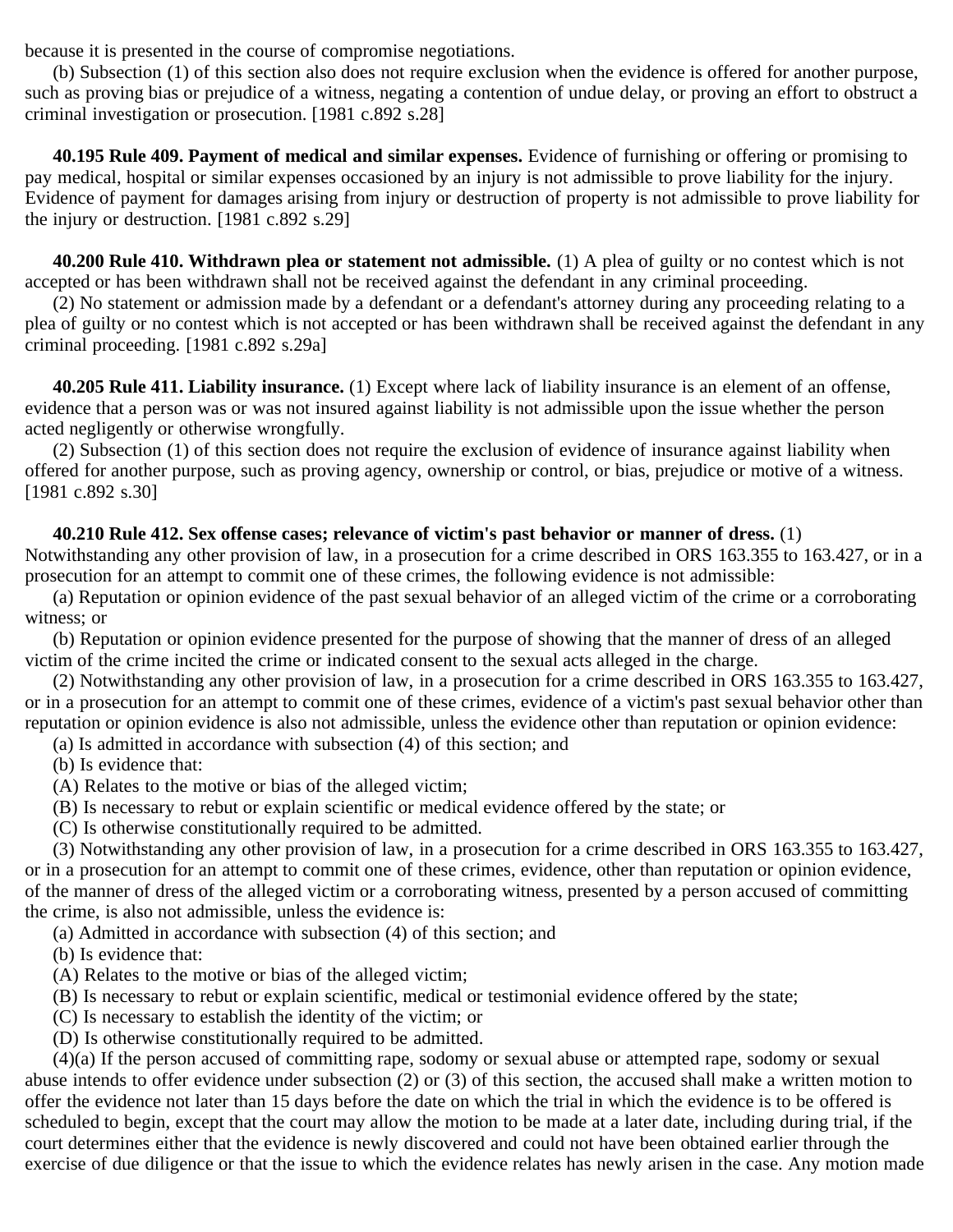under this paragraph shall be served on all other parties, and on the alleged victim through the office of the prosecutor.

 (b) The motion described in paragraph (a) of this subsection shall be accompanied by a written offer of proof. If the court determines that the offer of proof contains evidence described in subsection (2) or (3) of this section, the court shall order a hearing in camera to determine if the evidence is admissible. At the hearing the parties may call witnesses, including the alleged victim, and offer relevant evidence. Notwithstanding ORS 40.030 (2), if the relevancy of the evidence that the accused seeks to offer in the trial depends upon the fulfillment of a condition of fact, the court, at the hearing in camera or at a subsequent hearing in camera scheduled for the same purpose, shall accept evidence on the issue of whether the condition of fact is fulfilled and shall determine the issue.

 (c) If the court determines on the basis of the hearing described in paragraph (b) of this subsection that the evidence the accused seeks to offer is relevant and that the probative value of the evidence outweighs the danger of unfair prejudice, the evidence shall be admissible in the trial to the extent an order made by the court specifies evidence that may be offered and areas with respect to which a witness may be examined or cross-examined. An order admitting evidence under this subsection may be appealed by the government before trial.

(5) For purposes of this section:

(a) "In camera" means out of the presence of the public and the jury; and

 (b) "Past sexual behavior" means sexual behavior other than the sexual behavior with respect to which rape, sodomy or sexual abuse or attempted rape, sodomy or sexual abuse is alleged. [1981 c.892 s.31; 1993 c.301 s.1; 1993 c.776 s.1; 1997 c.249 s.20; 1999 c.949 s.3]

## PRIVILEGES

 **40.225 Rule 503. Lawyer-client privilege.** (1) As used in this section, unless the context requires otherwise: (a) "Client" means a person, public officer, corporation, association or other organization or entity, either public or private, who is rendered professional legal services by a lawyer, or who consults a lawyer with a view to obtaining professional legal services from the lawyer.

 (b) "Confidential communication" means a communication not intended to be disclosed to third persons other than those to whom disclosure is in furtherance of the rendition of professional legal services to the client or those reasonably necessary for the transmission of the communication.

 (c) "Lawyer" means a person authorized, or reasonably believed by the client to be authorized, to practice law in any state or nation.

(d) "Representative of the client" means a principal, an employee, an officer or a director of the client:

 (A) Who provides the client's lawyer with information that was acquired during the course of, or as a result of, such person's relationship with the client as principal, employee, officer or director, and is provided to the lawyer for the purpose of obtaining for the client the legal advice or other legal services of the lawyer; or

 (B) Who, as part of such person's relationship with the client as principal, employee, officer or director, seeks, receives or applies legal advice from the client's lawyer.

 (e) "Representative of the lawyer" means one employed to assist the lawyer in the rendition of professional legal services, but does not include a physician making a physical or mental examination under ORCP 44.

 (2) A client has a privilege to refuse to disclose and to prevent any other person from disclosing confidential communications made for the purpose of facilitating the rendition of professional legal services to the client:

(a) Between the client or the client's representative and the client's lawyer or a representative of the lawyer;

(b) Between the client's lawyer and the lawyer's representative;

(c) By the client or the client's lawyer to a lawyer representing another in a matter of common interest;

(d) Between representatives of the client or between the client and a representative of the client; or

(e) Between lawyers representing the client.

 (3) The privilege created by this section may be claimed by the client, a guardian or conservator of the client, the personal representative of a deceased client, or the successor, trustee, or similar representative of a corporation, association, or other organization, whether or not in existence. The person who was the lawyer or the lawyer's representative at the time of the communication is presumed to have authority to claim the privilege but only on behalf of the client.

(4) There is no privilege under this section:

 (a) If the services of the lawyer were sought or obtained to enable or aid anyone to commit or plan to commit what the client knew or reasonably should have known to be a crime or fraud;

(b) As to a communication relevant to an issue between parties who claim through the same deceased client,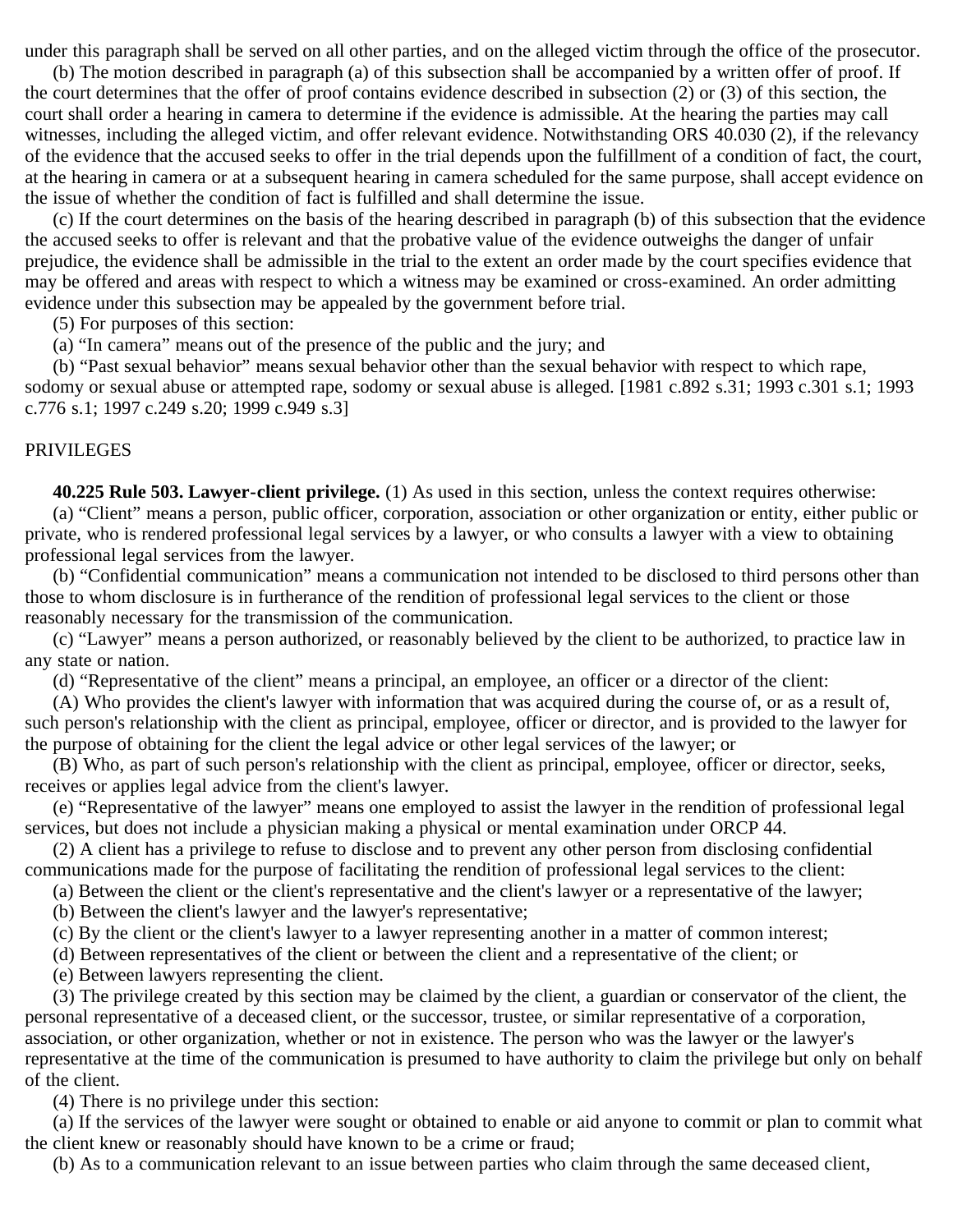regardless of whether the claims are by testate or intestate succession or by inter vivos transaction;

 (c) As to a communication relevant to an issue of breach of duty by the lawyer to the client or by the client to the lawyer;

 (d) As to a communication relevant to an issue concerning an attested document to which the lawyer is an attesting witness; or

 (e) As to a communication relevant to a matter of common interest between two or more clients if the communication was made by any of them to a lawyer retained or consulted in common, when offered in an action between any of the clients. [1981 c.892 s.32; 1987 c.680 s.1]

 **40.230 Rule 504. Psychotherapist-patient privilege.** (1) As used in this section, unless the context requires otherwise:

(a) "Confidential communication" means a communication not intended to be disclosed to third persons except:

(A) Persons present to further the interest of the patient in the consultation, examination or interview;

(B) Persons reasonably necessary for the transmission of the communication; or

 (C) Persons who are participating in the diagnosis and treatment under the direction of the psychotherapist, including members of the patient's family.

(b) "Patient" means a person who consults or is examined or interviewed by a psychotherapist.

(c) "Psychotherapist" means a person who is:

 (A) Licensed, registered, certified or otherwise authorized under the laws of any state to engage in the diagnosis or treatment of a mental or emotional condition; or

(B) Reasonably believed by the patient so to be, while so engaged.

 (2) A patient has a privilege to refuse to disclose and to prevent any other person from disclosing confidential communications made for the purposes of diagnosis or treatment of the patient's mental or emotional condition among the patient, the patient's psychotherapist or persons who are participating in the diagnosis or treatment under the direction of the psychotherapist, including members of the patient's family.

(3) The privilege created by this section may be claimed by:

(a) The patient.

(b) A guardian or conservator of the patient.

(c) The personal representative of a deceased patient.

 (d) The person who was the psychotherapist, but only on behalf of the patient. The psychotherapist's authority so to do is presumed in the absence of evidence to the contrary.

(4) The following is a nonexclusive list of limits on the privilege granted by this section:

(a) If the judge orders an examination of the mental, physical or emotional condition of the patient,

communications made in the course thereof are not privileged under this section with respect to the particular purpose for which the examination is ordered unless the judge orders otherwise.

 (b) There is no privilege under this rule as to communications relevant to an issue of the mental or emotional condition of the patient:

 (A) In any proceeding in which the patient relies upon the condition as an element of the patient's claim or defense; or

 (B) After the patient's death, in any proceeding in which any party relies upon the condition as an element of the party's claim or defense.

 (c) Except as provided in ORCP 44, there is no privilege under this section for communications made in the course of mental examination performed under ORCP 44.

 (d) There is no privilege under this section with regard to any confidential communication or record of such confidential communication that would otherwise be privileged under this section when the use of the communication or record is allowed specifically under ORS 426.070, 426.074, 426.075, 426.095, 426.120 or 426.307. This paragraph only applies to the use of the communication or record to the extent and for the purposes set forth in the described statute sections. [1981 c.892 s.33; 1987 c.903 s.1]

 **40.235 Rule 504-1. Physician-patient privilege.** (1) As used in this section, unless the context requires otherwise:

 (a) "Confidential communication" means a communication not intended to be disclosed to third persons except: (A) Persons present to further the interest of the patient in the consultation, examination or interview;

(B) Persons reasonably necessary for the transmission of the communication; or

(C) Persons who are participating in the diagnosis and treatment under the direction of the physician, including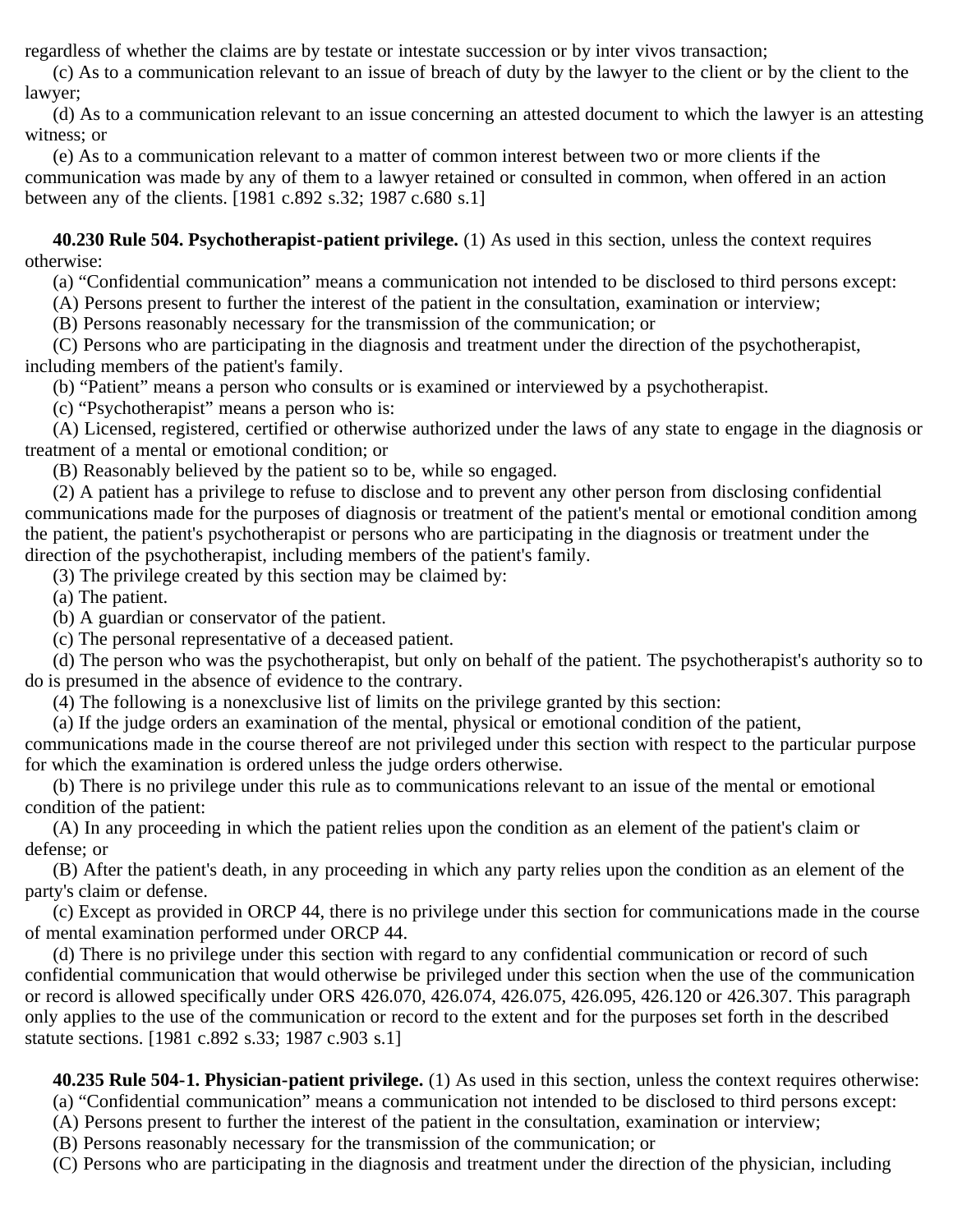members of the patient's family.

(b) "Patient" means a person who consults or is examined or interviewed by a physician.

 (c) "Physician" means a person authorized and licensed or certified to practice medicine in any state or nation, or reasonably believed by the patient so to be, while engaged in the diagnosis or treatment of a physical condition. "Physician" includes licensed or certified naturopathic and chiropractic physicians.

 (2) A patient has a privilege to refuse to disclose and to prevent any other person from disclosing confidential communications in a civil action, suit or proceeding, made for the purposes of diagnosis or treatment of the patient's physical condition, among the patient, the patient's physician or persons who are participating in the diagnosis or treatment under the direction of the physician, including members of the patient's family.

(3) The privilege created by this section may be claimed by:

(a) The patient;

(b) A guardian or conservator of the patient;

(c) The personal representative of a deceased patient; or

 (d) The person who was the physician, but only on behalf of the patient. Such person's authority so to do is presumed in the absence of evidence to the contrary.

(4) The following is a nonexclusive list of limits on the privilege granted by this section:

 (a) If the judge orders an examination of the physical condition of the patient, communications made in the course thereof are not privileged under this section with respect to the particular purpose for which the examination is ordered unless the judge orders otherwise.

 (b) Except as provided in ORCP 44, there is no privilege under this section for communications made in the course of a physical examination performed under ORCP 44.

 (c) There is no privilege under this section with regard to any confidential communication or record of such confidential communication that would otherwise be privileged under this section when the use of the communication or record is specifically allowed under ORS 426.070, 426.074, 426.075, 426.095, 426.120 or 426.307. This paragraph only applies to the use of the communication or record to the extent and for the purposes set forth in the described statute sections. [1981 c.892 s.33a; 1987 c.903 s.2]

 **40.240 Rule 504-2. Nurse-patient privilege.** A licensed professional nurse shall not, without the consent of a patient who was cared for by such nurse, be examined in a civil action or proceeding, as to any information acquired in caring for the patient, which was necessary to enable the nurse to care for the patient. [1981 c.892 s.33b]

 **40.245 Rule 504-3. School employee-student privilege.** (1) A certificated staff member of an elementary or secondary school shall not be examined in any civil action or proceeding, as to any conversation between the certificated staff member and a student which relates to the personal affairs of the student or family of the student, and which if disclosed would tend to damage or incriminate the student or family. Any violation of the privilege provided by this subsection may result in the suspension of certification of the professional staff member as provided in ORS 342.175, 342.177 and 342.180.

 (2) A certificated school counselor regularly employed and designated in such capacity by a public school shall not, without the consent of the student, be examined as to any communication made by the student to the counselor in the official capacity of the counselor in any civil action or proceeding or a criminal action or proceeding in which such student is a party concerning the past use, abuse or sale of drugs, controlled substances or alcoholic liquor. Any violation of the privilege provided by this subsection may result in the suspension of certification of the professional school counselor as provided in ORS 342.175, 342.177 and 342.180. However, in the event that the student's condition presents a clear and imminent danger to the student or to others, the counselor shall report this fact to an appropriate responsible authority or take such other emergency measures as the situation demands. [1981 c.892 s.33c]

 **40.250 Rule 504-4. Clinical social worker-client privilege.** A clinical social worker licensed by the State Board of Clinical Social Workers shall not be examined in a civil or criminal court proceeding as to any communication given the clinical social worker by a client in the course of noninvestigatory professional activity when such communication was given to enable the licensed clinical social worker to aid the client, except:

(1) When the client or those persons legally responsible for the client's affairs give consent to the disclosure;

 (2) When the client initiates legal action or makes a complaint against the licensed clinical social worker to the board;

(3) When the communication reveals a clear intent to commit a crime which reasonably is expected to result in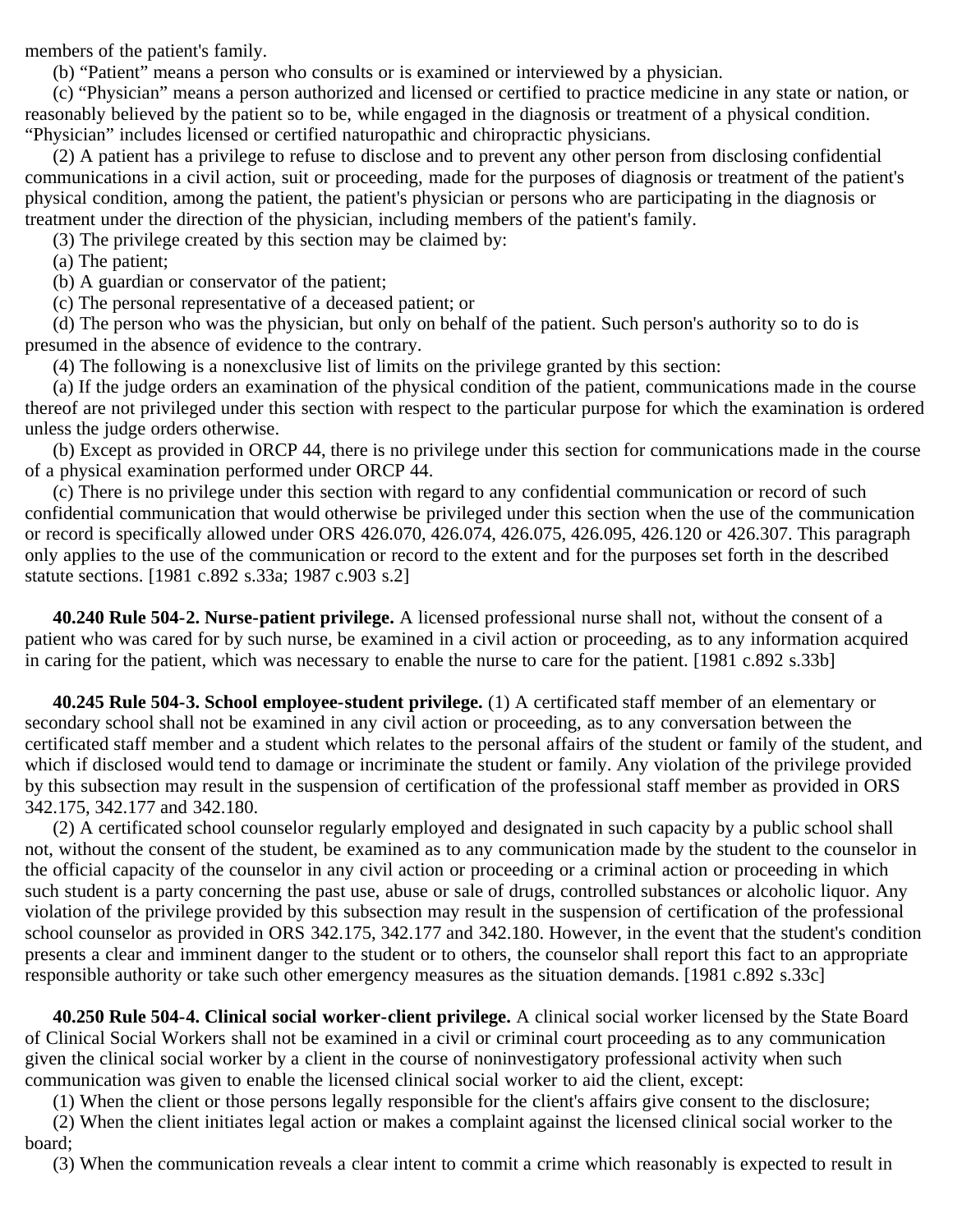physical injury to a person;

(4) When the information reveals that a minor was the victim of a crime, abuse or neglect; or

 (5) When the licensed clinical social worker is a public employee and the public employer has determined that examination in a civil or criminal court proceeding is necessary in the performance of the duty of the social worker as a public employee. [1981 c.892 s.33d; 1989 c.721 s.46]

 **40.255 Rule 505. Husband-wife privilege.** (1) As used in this section, unless the context requires otherwise: (a) "Confidential communication" means a communication by a spouse to the other spouse and not intended to be disclosed to any other person.

 (b) "Marriage" means a marital relationship between husband and wife, legally recognized under the laws of this state.

 (2) In any civil or criminal action, a spouse has a privilege to refuse to disclose and to prevent the other spouse from disclosing any confidential communication made by one spouse to the other during the marriage. The privilege created by this subsection may be claimed by either spouse. The authority of the spouse to claim the privilege and the claiming of the privilege is presumed in the absence of evidence to the contrary.

 (3) In any criminal proceeding, neither spouse, during the marriage, shall be examined adversely against the other as to any other matter occurring during the marriage unless the spouse called as a witness consents to testify.

(4) There is no privilege under this section:

 (a) In all criminal actions in which one spouse is charged with bigamy or with an offense or attempted offense against the person or property of the other spouse or of a child of either, or with an offense against the person or property of a third person committed in the course of committing or attempting to commit an offense against the other spouse;

(b) As to matters occurring prior to the marriage; or

(c) In any civil action where the spouses are adverse parties. [1981 c.892 s.34; 1983 c.433 s.1]

 **40.260 Rule 506. Member of clergy-penitent privilege.** (1) As used in this section, unless the context requires otherwise:

 (a) "Confidential communication" means a communication made privately and not intended for further disclosure except to other persons present in furtherance of the purpose of the communication.

 (b) "Member of the clergy" means a minister of any church, religious denomination or organization or accredited Christian Science practitioner who in the course of the discipline or practice of that church, denomination or organization is authorized or accustomed to hearing confidential communications and, under the discipline or tenets of that church, denomination or organization, has a duty to keep such communications secret.

 (2) A member of the clergy may not be examined as to any confidential communication made to the member of the clergy in the member's professional character unless consent to the disclosure of the confidential communication is given by the person who made the communication.

 (3) Even though the person who made the communication has given consent to the disclosure, a member of the clergy may not be examined as to any confidential communication made to the member in the member's professional character if, under the discipline or tenets of the member's church, denomination or organization, the member has an absolute duty to keep the communication confidential. [1981 c.892 s.35; 1999 c.7 s.1]

 **Note:** Section 2, chapter 7, Oregon Laws 1999, provides:

 **Sec. 2.** The amendments to ORS 40.260 by section 1 of this 1999 Act apply to all confidential communications made to a member of the clergy, whether made before, on or after the effective date of this 1999 Act [October 23, 1999]. [1999 c.7 s.2]

 **40.262 Rule 507. Counselor-client privilege.** A professional counselor or a marriage and family therapist licensed by the Oregon Board of Licensed Professional Counselors and Therapists under ORS 675.715 shall not be examined in a civil or criminal court proceeding as to any communication given the counselor or therapist by a client in the course of a noninvestigatory professional activity when such communication was given to enable the counselor or the therapist to aid the client, except:

 (1) When the client or those persons legally responsible for the affairs of the client give consent to the disclosure. If both parties to a marriage have obtained marital and family therapy by a licensed marital and family therapist or a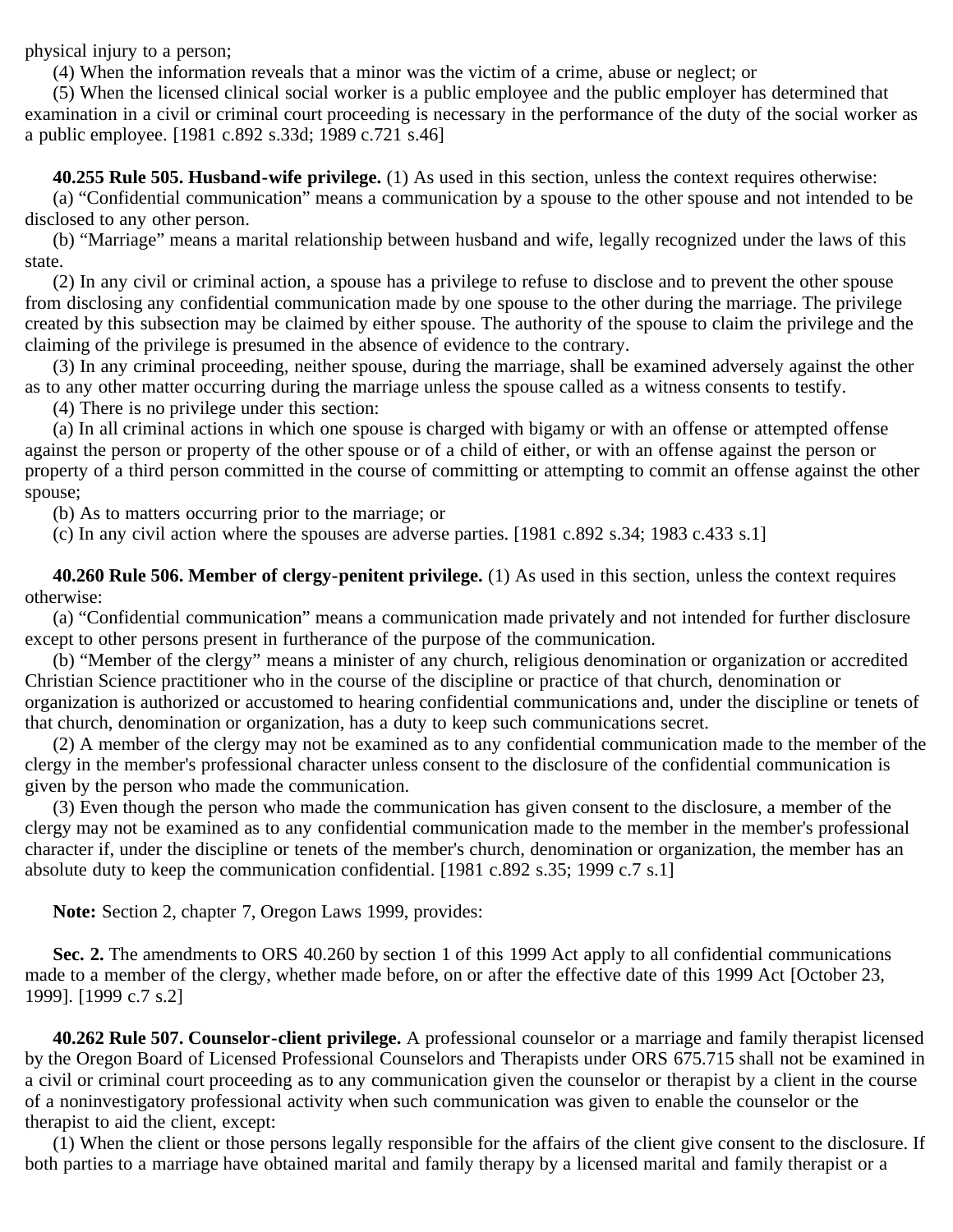licensed counselor, the therapist or counselor shall not be competent to testify in a domestic relations action other than child custody action concerning information acquired in the course of the therapeutic relationship unless both parties consent;

 (2) When the client initiates legal action or makes a complaint against the licensed professional counselor or licensed marriage and family therapist to the board;

(3) When the communication reveals the intent to commit a crime or harmful act; or

 (4) When the communication reveals that a minor is or is suspected to be the victim of crime, abuse or neglect. [1989 c.721 s.20]

 **Note:** 40.262 was added to and made a part of ORS 40.010 to 40.585 by legislative action but was not added to any smaller series therein. See Preface to Oregon Revised Statutes for further explanation.

 **40.265 Rule 508a. Stenographer-employer privilege.** A stenographer shall not, without the consent of the stenographer's employer, be examined as to any communication or dictation made by the employer to the stenographer in the course of professional employment. [1981 c.892 s.36]

 **40.270 Rule 509. Public officer privilege.** A public officer shall not be examined as to public records determined to be exempt from disclosure under ORS 192.501 to 192.505. [1981 c.892 s.37]

# **40.272 Rule 509-1. Disabled person-sign language interpreter privilege.** (1) As used in this section:

 (a) "Disabled person" means a person who cannot readily understand or communicate the spoken English language, or cannot understand proceedings in which the person is involved, because of deafness or because of a physical hearing impairment or cannot communicate in the proceedings because of a physical speaking impairment.

 (b) "Sign language interpreter" or "interpreter" means a person who translates conversations or other communications for a disabled person or translates the statements of a disabled person.

 (2) A disabled person has a privilege to refuse to disclose and to prevent a sign language interpreter from disclosing any communications to which the disabled person was a party that were made while the interpreter was providing interpretation services for the disabled person. The privilege created by this section extends only to those communications between a disabled person and another, and translated by the interpreter, that would otherwise be privileged under ORS 40.225 to 40.295. [1993 c.179 s.2]

 **Note:** 40.272 was added to and made a part of 40.225 to 40.295 by legislative action but was not added to any smaller series therein. See Preface to Oregon Revised Statutes for further explanation.

## **40.273 Rule 509-2. Non-English-speaking person-interpreter privilege.** (1) As used in this section:

 (a) "Interpreter" means a person who translates conversations or other communications for a non-English-speaking person or translates the statements of a non-English-speaking person.

 (b) "Non-English-speaking person" means a person who, by reason of place of birth or culture, speaks a language other than English and does not speak English with adequate ability to communicate in the proceedings.

 (2) A non-English-speaking person has a privilege to refuse to disclose and to prevent an interpreter from disclosing any communications to which the non-English-speaking person was a party that were made while the interpreter was providing interpretation services for the non-English-speaking person. The privilege created by this section extends only to those communications between a non-English-speaking person and another, and translated by the interpreter, that would otherwise be privileged under ORS 40.225 to 40.295. [1993 c.179 s.3]

 **Note:** 40.273 was enacted into law by the Legislative Assembly but was not added to or made a part of ORS chapter 40 or any series therein by legislative action. See Preface to Oregon Revised Statutes for further explanation.

 **40.275 Rule 510. Identity of informer.** (1) As used in this section, "unit of government" means the federal government or any state or political subdivision thereof.

 (2) A unit of government has a privilege to refuse to disclose the identity of a person who has furnished information relating to or assisting in an investigation of a possible violation of law to a law enforcement officer or member of a legislative committee or its staff conducting an investigation.

(3) The privilege created by this section may be claimed by an appropriate representative of the unit of government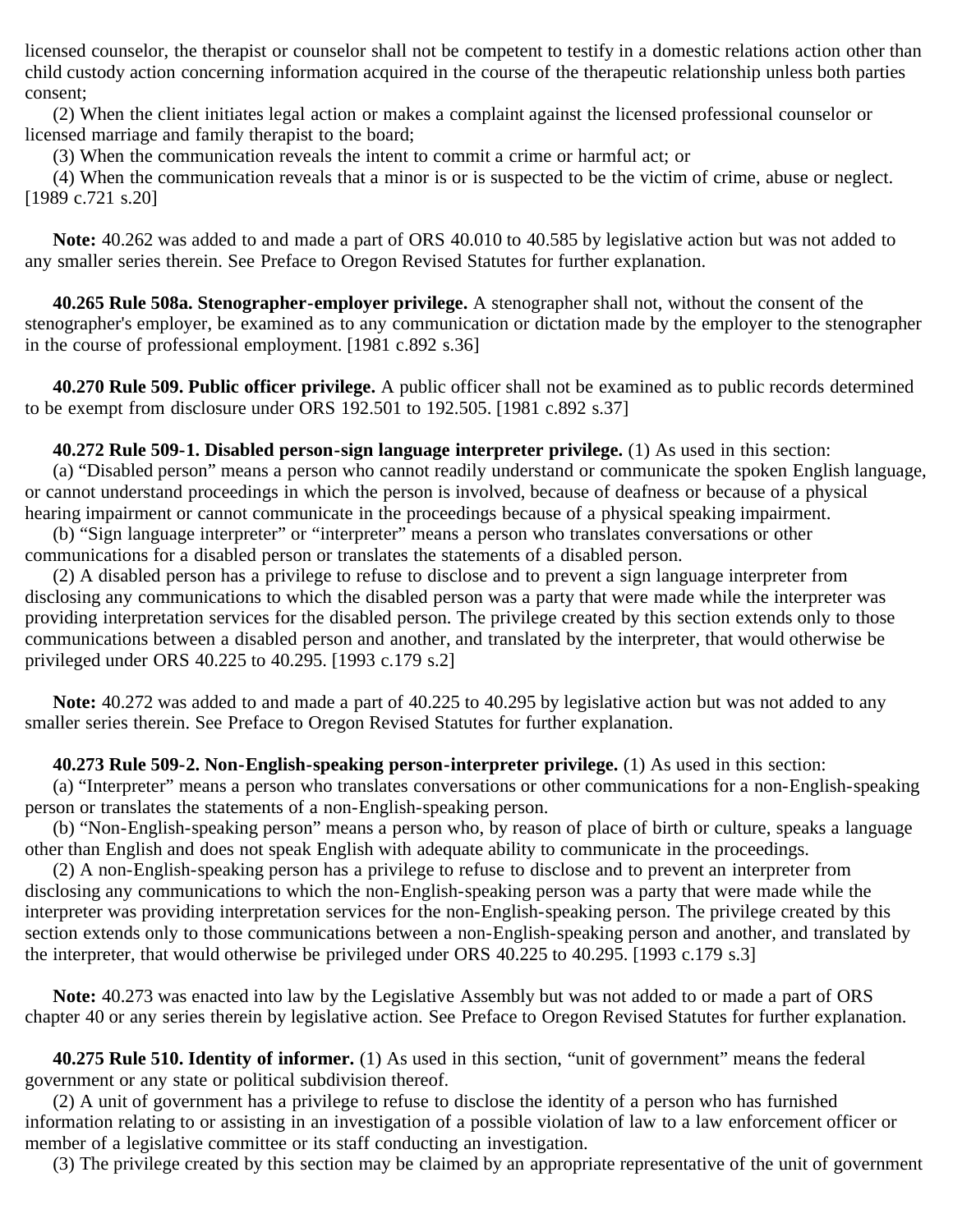if the information was furnished to an officer thereof.

(4) No privilege exists under this section:

 (a) If the identity of the informer or the informer's interest in the subject matter of the communication has been disclosed to those who would have cause to resent the communication by a holder of the privilege or by the informer's own action, or if the informer appears as a witness for the unit of government.

 (b) If it appears from the evidence in the case or from other showing by a party that an informer may be able to give testimony necessary to a fair determination of the issue of guilt or innocence in a criminal case or of a material issue on the merits in a civil case to which the unit of government is a party, and the unit of government invokes the privilege, and the judge gives the unit of government an opportunity to show in camera facts relevant to determining whether the informer can, in fact, supply that testimony. The showing will ordinarily be in the form of affidavits, but the judge may direct that testimony be taken if the judge finds that the matter cannot be resolved satisfactorily upon affidavit. If the judge finds that there is a reasonable probability that the informer can give the testimony, and the unit of government elects not to disclose identity of the informer, the judge on motion of the defendant in a criminal case shall dismiss the charges to which the testimony would relate, and the judge may do so on the judge's own motion. In civil cases, the judge may make any order that justice requires. Evidence submitted to the judge shall be sealed and preserved to be made available to the appellate court in the event of an appeal, and the contents shall not otherwise be revealed without consent of the unit of government. All counsel and parties shall be permitted to be present at every stage of proceedings under this paragraph except a showing in camera, at which no counsel or party shall be permitted to be present.

 (c) If information from an informer is relied upon to establish the legality of the means by which evidence was obtained and the judge is not satisfied that the information was received from an informer reasonably believed to be reliable or credible. The judge may require the identity of the informer to be disclosed. The judge shall, on request of the unit of government, direct that the disclosure be made in camera. All counsel and parties concerned with the issue of legality shall be permitted to be present at every stage of proceedings under this paragraph except a disclosure in camera, at which no counsel or party shall be permitted to be present. If disclosure of the identity of the informer is made in camera, the record thereof shall be sealed and preserved to be made available to the appellate court in the event of an appeal, and the contents shall not otherwise be revealed without consent of the unit of government. [1981 c.892 s.38]

 **40.280 Rule 511. Waiver of privilege by voluntary disclosure.** A person upon whom ORS 40.225 to 40.295 confer a privilege against disclosure of the confidential matter or communication waives the privilege if the person or the person's predecessor while holder of the privilege voluntarily discloses or consents to disclosure of any significant part of the matter or communication. This section does not apply if the disclosure is itself a privileged communication. Voluntary disclosure does not occur with the mere commencement of litigation or, in the case of a deposition taken for the purpose of perpetuating testimony, until the offering of the deposition as evidence. Voluntary disclosure does occur, as to psychotherapists in the case of a mental or emotional condition and physicians in the case of a physical condition upon the holder's offering of any person as a witness who testifies as to the condition. [1981 c.892 s.39]

 **40.285 Rule 512. Privileged matter disclosed under compulsion or without opportunity to claim privilege.** Evidence of a statement or other disclosure of privileged matter is not admissible against the holder of the privilege if the disclosure was:

(1) Compelled erroneously; or

(2) Made without opportunity to claim the privilege. [1981 c.892 s.40]

 **40.290 Rule 513. Comment upon or inference from claim of privilege.** (1) The claim of a privilege, whether in the present proceeding or upon a prior occasion, is not a proper subject of comment by judge or counsel. No inference may be drawn from a claim of privilege.

 (2) In jury cases, proceedings shall be conducted, to the extent practicable, so as to facilitate the making of claims of privilege without the knowledge of the jury.

 (3) Upon request, any party against whom the jury might draw an adverse inference from a claim of privilege is entitled to an instruction that no inference may be drawn therefrom. [1981 c.892 s.41]

 **40.295 Rule 514. Effect on existing privileges.** Unless expressly repealed by section 98, chapter 892, Oregon Laws 1981, all existing privileges either created under the Constitution or statutes of the State of Oregon or developed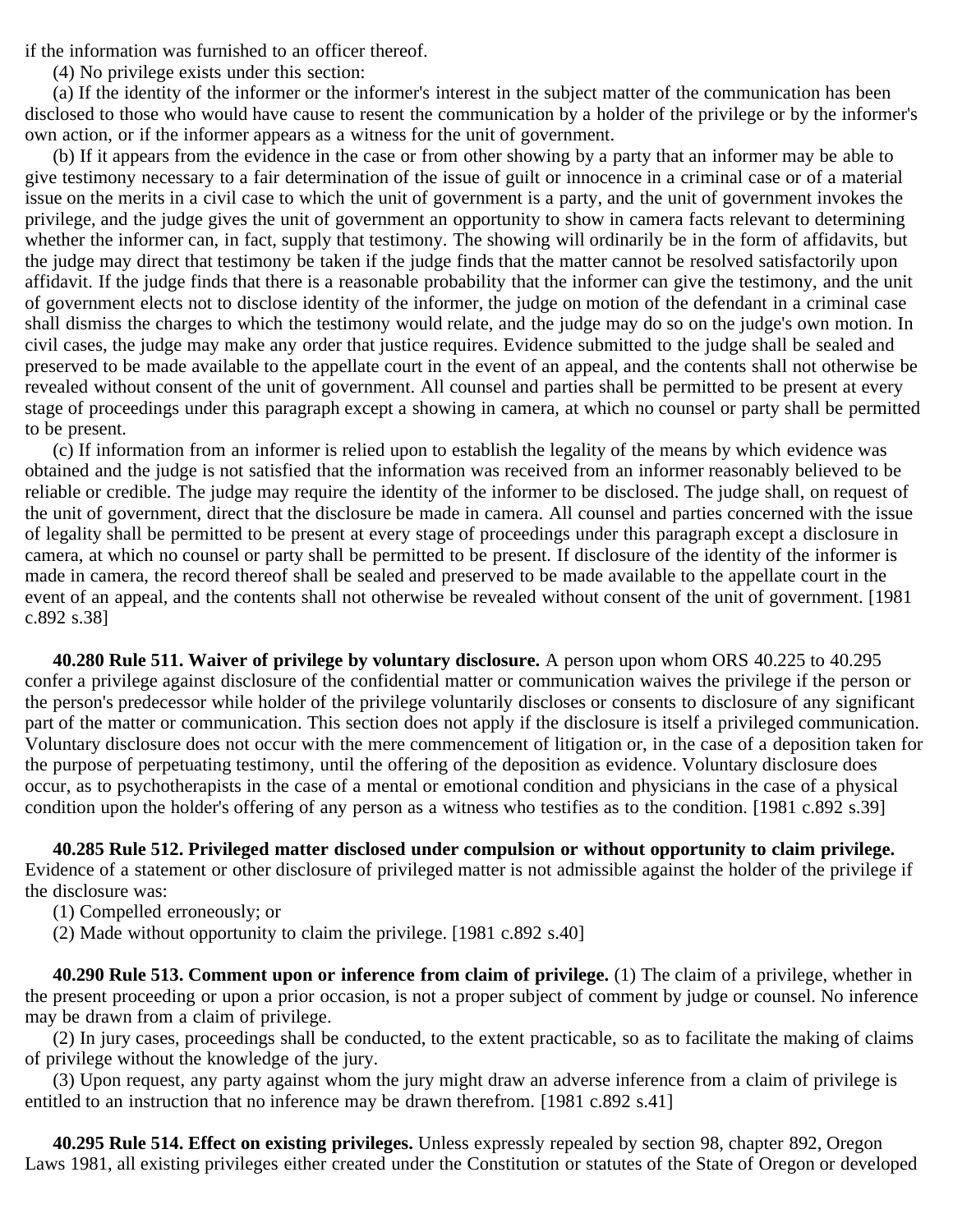by the courts of Oregon are recognized and shall continue to exist until changed or repealed according to law. [1981 c.892 s.42]

# **WITNESSES**

 **40.310 Rule 601. General rule of competency.** Except as provided in ORS 40.310 to 40.335, any person who, having organs of sense can perceive, and perceiving can make known the perception to others, may be a witness. [1981 c.892 s.43]

 **40.315 Rule 602. Lack of personal knowledge.** Subject to the provisions of ORS 40.415, a witness may not testify to a matter unless evidence is introduced sufficient to support a finding that the witness has personal knowledge of the matter. Evidence to prove personal knowledge may, but need not, consist of the testimony of the witness. [1981 c.892 s.44]

 **40.320 Rule 603. Oath or affirmation.** (1) Before testifying, every witness shall be required to declare that the witness will testify truthfully, by oath or affirmation administered in a form calculated to awaken the conscience of the witness and impress the mind of the witness with the duty to do so.

 (2) An oath may be administered as follows: The person who swears holds up one hand while the person administering the oath asks: "Under penalty of perjury, do you solemnly swear that the evidence you shall give in the issue (or matter) now pending between \_\_\_\_ and \_\_\_\_ shall be the truth, the whole truth and nothing but the truth, so help you God?" If the oath is administered to any other than a witness, the same form and manner may be used. The person swearing must answer in an affirmative manner.

 (3) An affirmation may be administered as follows: The person who affirms holds up one hand while the person administering the affirmation asks: "Under penalty of perjury, do you promise that the evidence you shall give in the issue (or matter) now pending between \_\_\_\_\_ and \_\_\_\_\_ shall be the truth, the whole truth and nothing but the truth?" If the affirmation is administered to any other than a witness, the same form and manner may be used. The person affirming must answer in an affirmative manner. [1981 c.892 s.45]

 **40.325 Rule 604. Interpreters.** An interpreter is subject to the provisions of the Oregon Evidence Code relating to qualification as an expert and the administration of an oath or affirmation that the interpreter will make a true translation. [1981 c.892 s.47; 1981 s.s. c.3 s.138; 1989 c.224 s.7; 1991 c.750 s.7]

 **40.330 Rule 605. Competency of judge as witness.** The judge presiding at the trial may not testify in that trial as a witness. No objection need be made in order to preserve the point. [1981 c.892 s.48]

 **40.335 Rule 606. Competency of juror as witness.** A member of the jury may not testify as a witness before that jury in the trial of the case in which the member has been sworn to sit as a juror. If the juror is called so to testify, the opposing party shall be afforded an opportunity to object out of the presence of the jury. [1981 c.892 s.49]

**40.340** [1981 c.892 s.50; repealed by 1987 c.352 s.1]

 **40.345 Rule 607. Who may impeach.** The credibility of a witness may be attacked by any party, including the party calling the witness. [1981 c.892 s.51]

 **40.350 Rule 608. Evidence of character and conduct of witness.** (1) The credibility of a witness may be attacked or supported by evidence in the form of opinion or reputation, but:

(a) The evidence may refer only to character for truthfulness or untruthfulness; and

 (b) Evidence of truthful character is admissible only after the character of the witness for truthfulness has been attacked by opinion or reputation evidence or otherwise.

 (2) Specific instances of the conduct of a witness, for the purpose of attacking or supporting the credibility of the witness, other than conviction of crime as provided in ORS 40.355, may not be proved by extrinsic evidence. Further, such specific instances of conduct may not, even if probative of truthfulness or untruthfulness, be inquired into on cross-examination of the witness. [1981 c.892 s.52]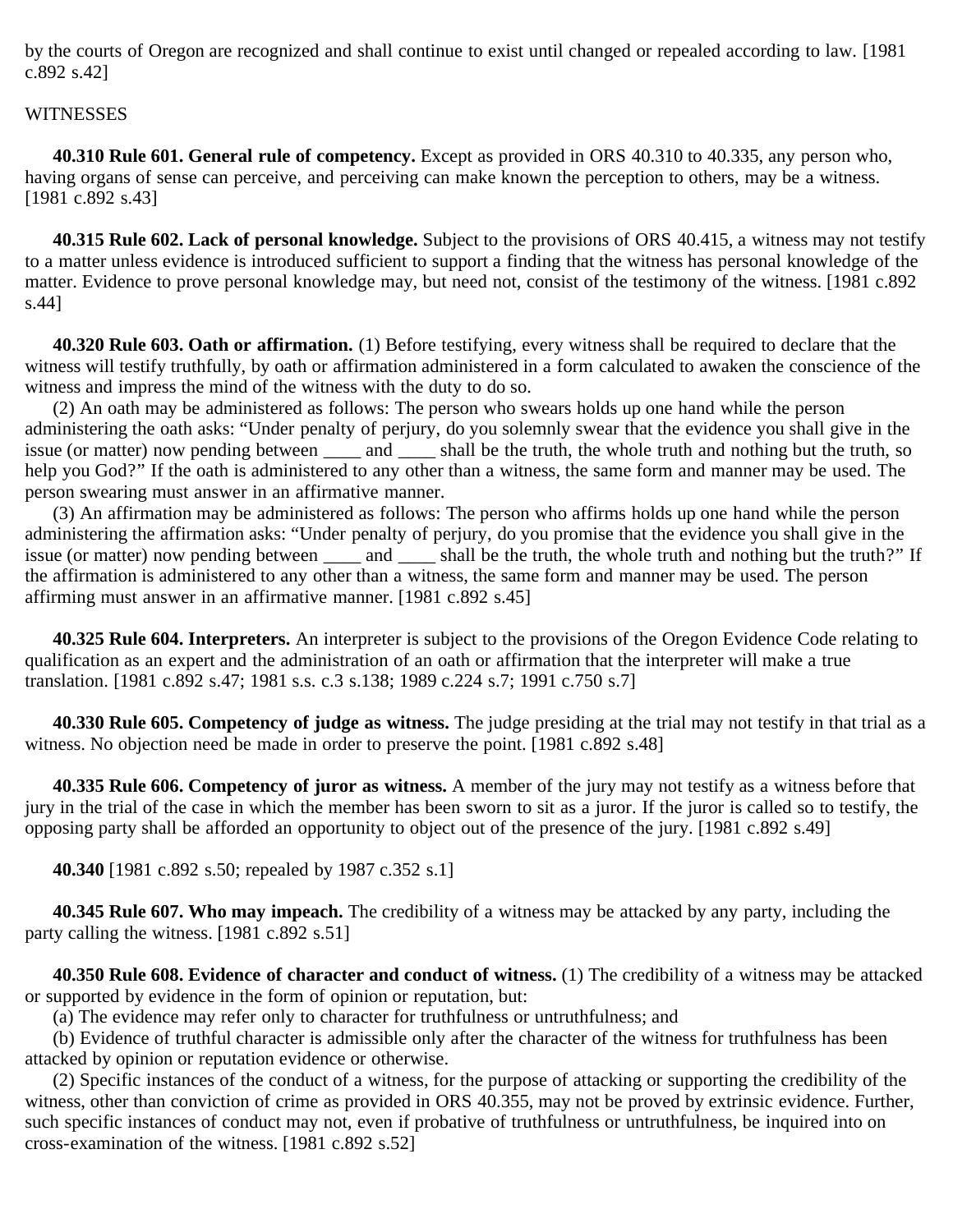**40.355 Rule 609. Impeachment by evidence of conviction of crime; exceptions.** (1) For the purpose of attacking the credibility of a witness, evidence that the witness has been convicted of a crime shall be admitted if elicited from the witness or established by public record, but only if the crime (a) was punishable by death or imprisonment in excess of one year under the law under which the witness was convicted, or (b) involved false statement or dishonesty.

(2) Evidence of a conviction under this section is not admissible if:

 (a) A period of more than 15 years has elapsed since the date of the conviction or of the release of the witness from the confinement imposed for that conviction, whichever is the later date; or

(b) The conviction has been expunged by pardon, reversed, set aside or otherwise rendered nugatory.

 (3) When the credibility of a witness is attacked by evidence that the witness has been convicted of a crime, the witness shall be allowed to explain briefly the circumstances of the crime or former conviction; once the witness explains the circumstances, the opposing side shall have the opportunity to rebut the explanation.

 (4) The pendency of an appeal therefrom does not render evidence of a conviction inadmissible. Evidence of the pendency of an appeal is admissible.

(5) An adjudication by a juvenile court that a child is within its jurisdiction is not a conviction of a crime.

 (6) A conviction of any of the statutory counterparts of offenses designated as violations as described in ORS 153.008 may not be used to impeach the character of a witness in any criminal or civil action or proceeding. [1981 c.892 s.53; 1987 c.2 s.9; subsection (6) enacted as 1993 c.379 s.4; 1999 c.1051 s.121]

 **Note:** 40.355 (6) was enacted into law by the Legislative Assembly but was not added to or made a part of ORS chapter 40 or any series therein by legislative action. See Preface to Oregon Revised Statutes for further explanation.

 **40.360 Rule 609-1. Impeachment for bias or interest.** (1) The credibility of a witness may be attacked by evidence that the witness engaged in conduct or made statements showing bias or interest. In examining a witness concerning a prior statement made by the witness, whether written or not, the statement need not be shown nor its contents disclosed to the witness at that time, but on request the statement shall be shown or disclosed to the opposing party.

 (2) If a witness fully admits the facts claimed to show the bias or interest of the witness, additional evidence of that bias or interest shall not be admitted. If the witness denies or does not fully admit the facts claimed to show bias or interest, the party attacking the credibility of the witness may then offer evidence to prove those facts.

 (3) Evidence to support or rehabilitate a witness whose credibility has been attacked by evidence of bias or interest shall be limited to evidence showing a lack of bias or interest. [1981 c.892 s.54; 1999 c.100 s.1]

 **Note:** Section 2, chapter 100, Oregon Laws 1999, provides:

 **Sec. 2.** The amendments to ORS 40.360 by section 1 of this 1999 Act apply only to trials commenced on or after the effective date of this 1999 Act [October 23, 1999]. [1999 c.100 s.2]

 **40.365 Rule 610. Religious beliefs or opinions.** Evidence of the beliefs or opinions of a witness on matters of religion is not admissible for the purpose of showing that by reason of their nature the credibility of the witness is impaired or enhanced. [1981 c.892 s.54a]

 **40.370 Rule 611. Mode and order of interrogation and presentation.** (1) The court shall exercise reasonable control over the mode and order of interrogating witnesses and presenting evidence so as to make the interrogation and presentation effective for the ascertainment of the truth, avoid needless consumption of time and protect witnesses from harassment or undue embarrassment.

 (2) Cross-examination should be limited to the subject matter of the direct examination and matters affecting the credibility of the witness. The court may, in the exercise of discretion, permit inquiry into additional matters as if on direct examination.

 (3) Leading questions should not be used on the direct examination of a witness except as may be necessary to develop the witness' testimony. Ordinarily leading questions should be permitted on cross-examination. When a party calls a hostile witness, an adverse party, or a witness identified with an adverse party, interrogation may be by leading questions. [1981 c.892 s.54b]

 **40.375 Rule 612. Writing used to refresh memory.** If a witness uses a writing to refresh memory for the purpose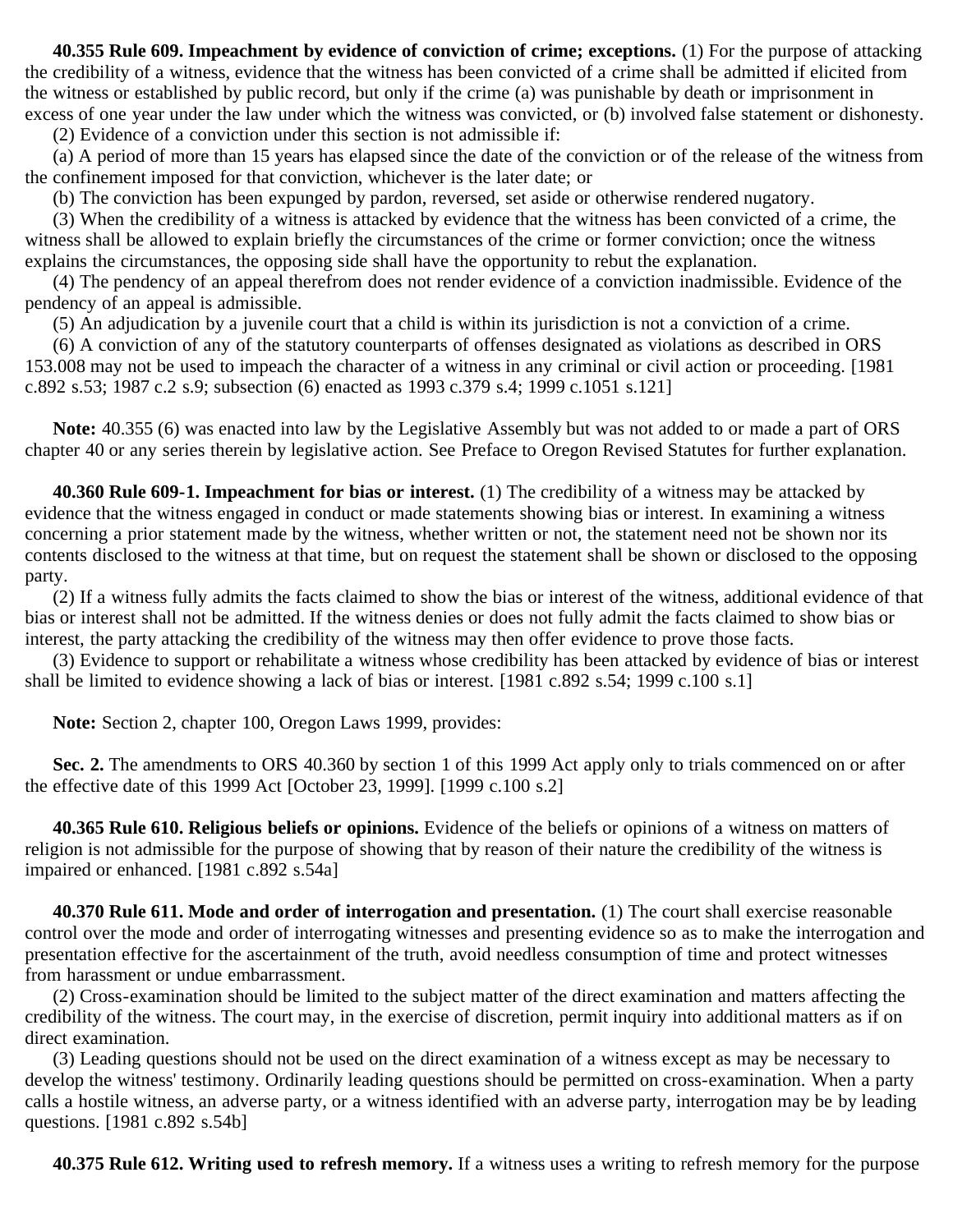of testifying, either while testifying or before testifying if the court in its discretion determines it is necessary in the interests of justice, an adverse party is entitled to have the writing produced at the hearing, to inspect it, to crossexamine the witness thereon, and to introduce into evidence those portions which relate to the testimony of the witness. If it is claimed that the writing contains matters not related to the subject matter of the testimony, the court shall examine the writing in camera, excise any portions not so related, and order delivery of the remainder to the party entitled thereto. Any portion withheld over objections shall be preserved and made available to the appellate court in the event of an appeal. If a writing is not produced or delivered pursuant to order under this section, the court shall make any order justice requires, except that in criminal cases when the prosecution elects not to comply the order shall be one striking the testimony or, if the court in its discretion determines that the interests of justice so require, declaring a mistrial. [1981 c.892 s.55]

 **40.380 Rule 613. Prior statements of witnesses.** (1) In examining a witness concerning a prior statement made by the witness, whether written or not, the statement need not be shown nor its contents disclosed to the witness at that time, but on request the same shall be shown or disclosed to opposing counsel.

 (2) Extrinsic evidence of a prior inconsistent statement by a witness is not admissible unless the witness is afforded an opportunity to explain or deny the same and the opposite party is afforded an opportunity to interrogate the witness thereon, or the interests of justice otherwise require. This provision does not apply to admissions of a party-opponent as defined in ORS 40.450. [1981 c.892 s.55a; 1983 c.433 s.2; 1983 c.740 s.5]

 **40.385 Rule 615. Exclusion of witnesses.** At the request of a party the court may order witnesses excluded until the time of final argument, and it may make the order of its own motion. This rule does not authorize exclusion of (1) a party who is a natural person, or (2) an officer or employee of a party which is not a natural person designated as its representative by its attorney, or (3) a person whose presence is shown by a party to be essential to the presentation of the party's cause, or  $(4)$  the victim in a criminal case. [1981 c.892 s.56; 1987 c.2 s.5]

## OPINIONS AND EXPERT TESTIMONY

 **40.405 Rule 701. Opinion testimony by lay witnesses.** If the witness is not testifying as an expert, testimony of the witness in the form of opinions or inferences is limited to those opinions or inferences which are:

(1) Rationally based on the perception of the witness; and

 (2) Helpful to a clear understanding of testimony of the witness or the determination of a fact in issue. [1981 c.892 s.57]

 **40.410 Rule 702. Testimony by experts.** If scientific, technical or other specialized knowledge will assist the trier of fact to understand the evidence or to determine a fact in issue, a witness qualified as an expert by knowledge, skill, experience, training or education may testify thereto in the form of an opinion or otherwise. [1981 c.892 s.58]

 **40.415 Rule 703. Bases of opinion testimony by experts.** The facts or data in the particular case upon which an expert bases an opinion or inference may be those perceived by or made known to the expert at or before the hearing. If of a type reasonably relied upon by experts in the particular field in forming opinions or inferences upon the subject, the facts or data need not be admissible in evidence. [1981 c.892 s.59]

 **40.420 Rule 704. Opinion on ultimate issue.** Testimony in the form of an opinion or inference otherwise admissible is not objectionable because it embraces an ultimate issue to be decided by the trier of fact. [1981 c.892 s.60]

 **40.425 Rule 705. Disclosure of fact or data underlying expert opinion.** An expert may testify in terms of opinion or inference and give reasons therefor without prior disclosure of the underlying facts or data, unless the court requires otherwise. The expert may in any event be required to disclose the underlying facts or data on crossexamination. [1981 c.892 s.61]

 **40.430 Rule 706. Impeachment of expert witness by learned treatise.** Upon cross-examination, an expert witness may be questioned concerning statements contained in a published treatise, periodical or pamphlet on a subject of history, medicine or other science or art if the treatise, periodical or pamphlet is established as a reliable authority.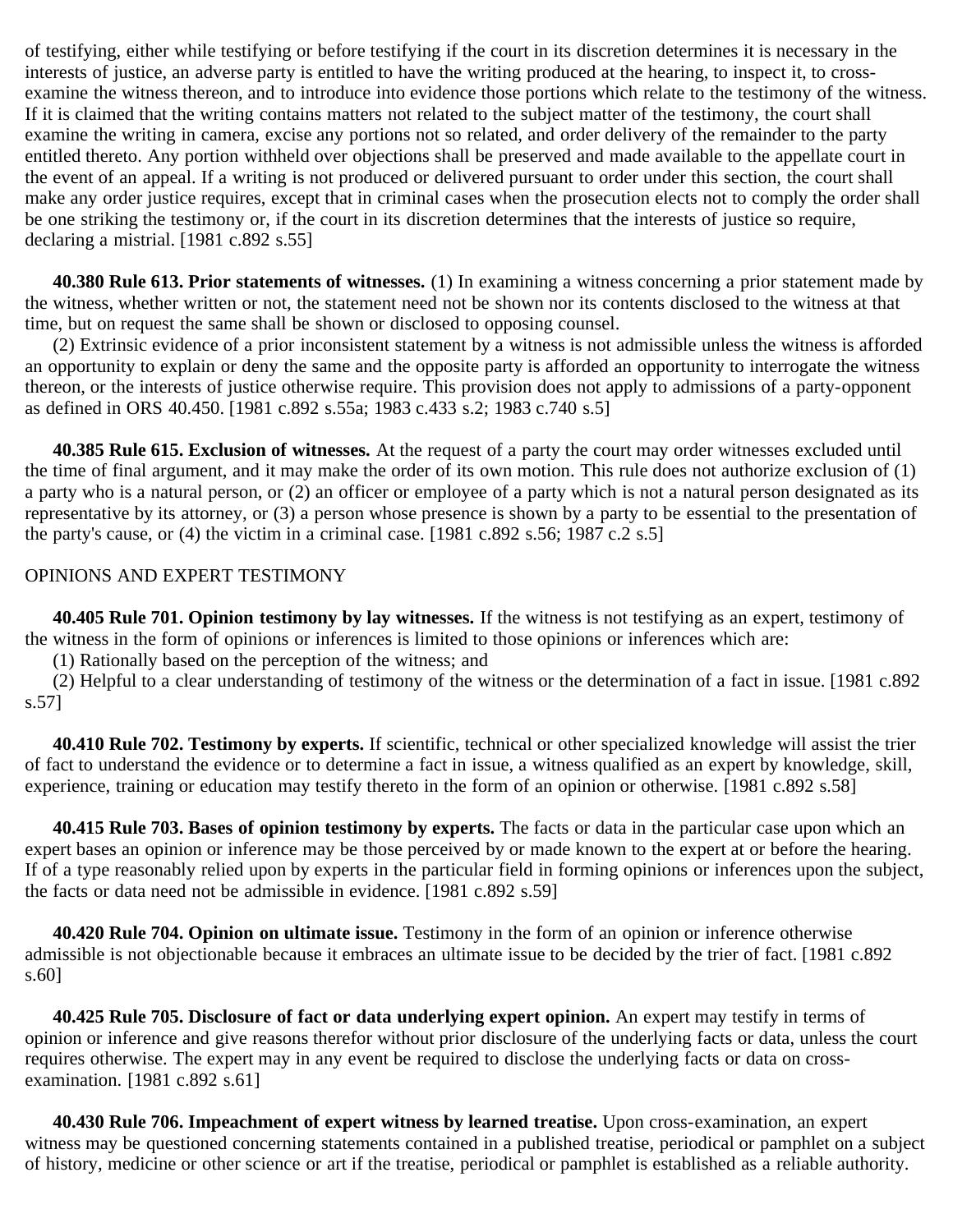A treatise, periodical or pamphlet may be established as a reliable authority by the testimony or admission of the witness, by other expert testimony or by judicial notice. Statements contained in a treatise, periodical or pamphlet established as a reliable authority may be used for purposes of impeachment but may not be introduced as substantive evidence. [1999 c.85 s.2]

 **Note:** Section 3, chapter 85, Oregon Laws 1999, provides:

 **Sec. 3.** Section 2 of this 1999 Act [40.430] applies only to trials commenced on or after the effective date of this 1999 Act [October 23, 1999]. [1999 c.85 s.3]

# HEARSAY

 **40.450 Rule 801. Definitions for ORS 40.450 to 40.475.** As used in ORS 40.450 to 40.475, unless the context requires otherwise:

 $(1)$  A "statement" is:

(a) An oral or written assertion; or

(b) Nonverbal conduct of a person, if intended as an assertion.

(2) A "declarant" is a person who makes a statement.

 (3) "Hearsay" is a statement, other than one made by the declarant while testifying at the trial or hearing, offered in evidence to prove the truth of the matter asserted.

(4) A statement is not hearsay if:

 (a) The declarant testifies at the trial or hearing and is subject to cross-examination concerning the statement, and the statement is:

 (A) Inconsistent with the testimony of the witness and was given under oath subject to the penalty of perjury at a trial, hearing or other proceeding, or in a deposition;

 (B) Consistent with the testimony of the witness and is offered to rebut an inconsistent statement or an express or implied charge against the witness of recent fabrication or improper influence or motive; or

(C) One of identification of a person made after perceiving the person.

(b) The statement is offered against a party and is:

(A) That party's own statement, in either an individual or a representative capacity;

(B) A statement of which the party has manifested the party's adoption or belief in its truth;

(C) A statement by a person authorized by the party to make a statement concerning the subject;

 (D) A statement by the party's agent or servant concerning a matter within the scope of the agency or employment, made during the existence of the relationship; or

(E) A statement by a coconspirator of a party during the course and in furtherance of the conspiracy.

 (c) The statement is made in a deposition taken in the same proceeding pursuant to ORCP 39 I. [1981 c.892 s.62; 1987 c.275 s.3]

 **40.455 Rule 802. Hearsay rule.** Hearsay is not admissible except as provided in ORS 40.450 to 40.475 or as otherwise provided by law. [1981 c.892 s.63]

 **40.460 Rule 803. Hearsay exception; availability of declarant immaterial.** The following are not excluded by ORS 40.455, even though the declarant is available as a witness:

(1) (Reserved.)

 (2) A statement relating to a startling event or condition made while the declarant was under the stress of excitement caused by the event or condition.

 (3) A statement of the declarant's then existing state of mind, emotion, sensation or physical condition, such as intent, plan, motive, design, mental feeling, pain or bodily health, but not including a statement of memory or belief to prove the fact remembered or believed unless it relates to the execution, revocation, identification, or terms of the declarant's will.

 (4) Statements made for purposes of medical diagnosis or treatment and describing medical history, or past or present symptoms, pain or sensations, or the inception or general character of the cause of external source thereof insofar as reasonably pertinent to diagnosis or treatment.

(5) A memorandum or record concerning a matter about which a witness once had knowledge but now has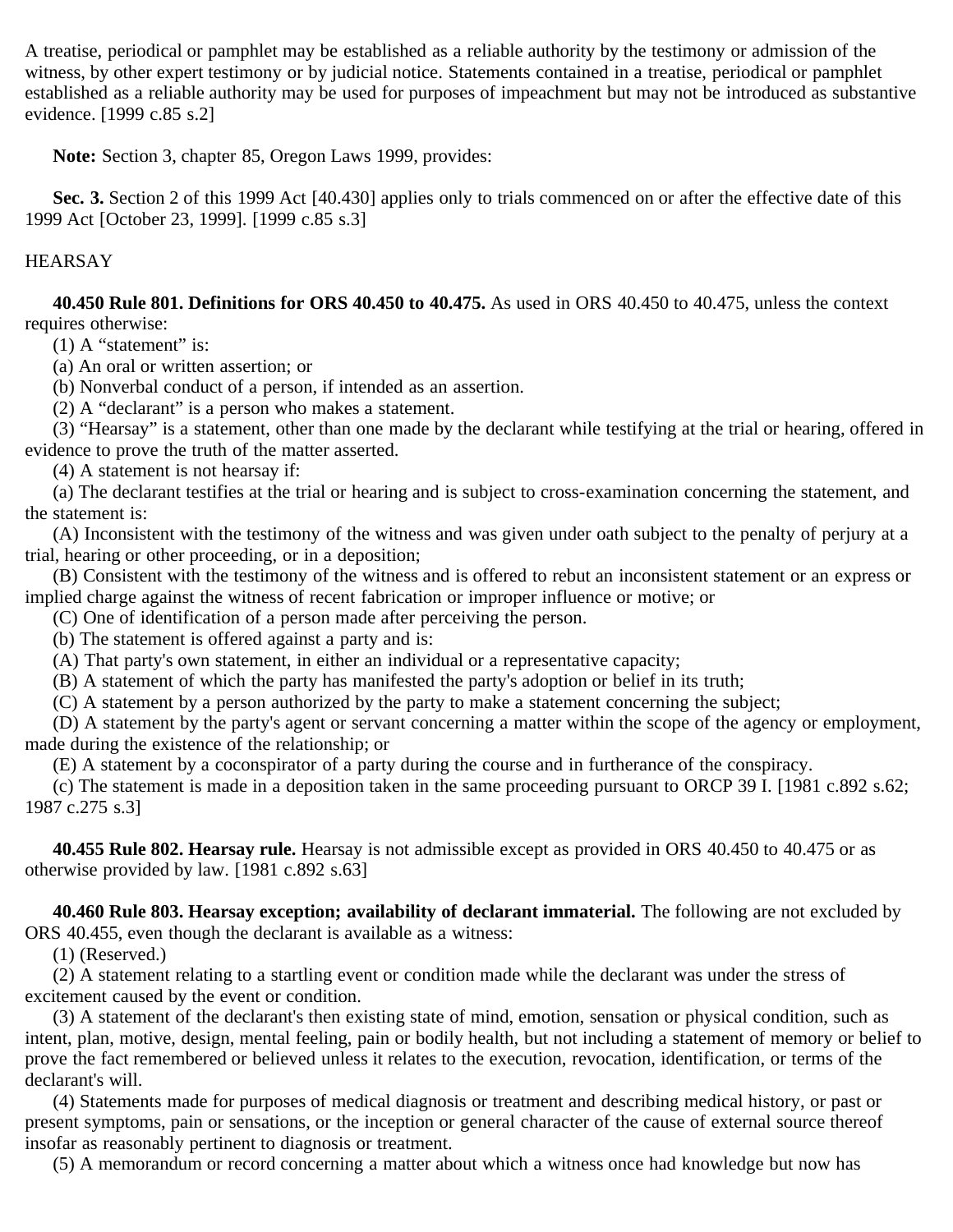insufficient recollection to enable the witness to testify fully and accurately, shown to have been made or adopted by the witness when the matter was fresh in the memory of the witness and to reflect that knowledge correctly. If admitted, the memorandum or record may be read into evidence but may not itself be received as an exhibit unless offered by an adverse party.

 (6) A memorandum, report, record, or data compilation, in any form, of acts, events, conditions, opinions, or diagnoses, made at or near the time by, or from information transmitted by, a person with knowledge, if kept in the course of a regularly conducted business activity, and if it was the regular practice of that business activity to make the memorandum, report, record, or data compilation, all as shown by the testimony of the custodian or other qualified witness, unless the source of information or the method of circumstances of preparation indicate lack of trustworthiness. The term "business" as used in this subsection includes business, institution, association, profession, occupation, and calling of every kind, whether or not conducted for profit.

 (7) Evidence that a matter is not included in the memoranda, reports, records, or data compilations, and in any form, kept in accordance with the provisions of subsection (6) of this section, to prove the nonoccurrence or nonexistence of the matter, if the matter was of a kind of which a memorandum, report, record, or data compilation was regularly made and preserved, unless the sources of information or other circumstances indicate lack of trustworthiness.

(8) Records, reports, statements, or data compilations, in any form, of public offices or agencies, setting forth:

(a) The activities of the office or agency;

 (b) Matters observed pursuant to duty imposed by law as to which matters there was a duty to report, excluding however, in criminal cases matters observed by police officers and other law enforcement personnel; or

 (c) In civil actions and proceedings and against the government in criminal cases, factual findings, resulting from an investigation made pursuant to authority granted by law, unless the sources of information or other circumstances indicate lack of trustworthiness.

 (9) Records or data compilations, in any form, of births, fetal deaths, deaths or marriages, if the report thereof was made to a public office pursuant to requirements of law.

 (10) To prove the absence of a record, report, statement, or data compilation, in any form, or the nonoccurrence or nonexistence of a matter of which a record, report, statement, or data compilation, in any form, was regularly made and preserved by a public office or agency, evidence in the form of a certification in accordance with ORS 40.510, or testimony, that diligent search failed to disclose the record, report, statement, or data compilation, or entry.

 (11) Statements of births, marriages, divorces, deaths, legitimacy, ancestry, relationship by blood or marriage, or other similar facts of personal or family history, contained in a regularly kept record of a religious organization.

 (12) A statement of fact contained in a certificate that the maker performed a marriage or other ceremony or administered a sacrament, made by a clergyman, public official, or other person authorized by the rules or practices of a religious organization or by law to perform the act certified, and purporting to have been issued at the time of the act or within a reasonable time thereafter.

 (13) Statements of facts concerning personal or family history contained in family bibles, genealogies, charts, engravings on rings, inscriptions on family portraits, engravings on urns, crypts, or tombstones, or the like.

 (14) The record of a document purporting to establish or affect an interest in property, as proof of content of the original recorded document and its execution and delivery by each person by whom it purports to have been executed, if the record is a record of a public office and an applicable statute authorizes the recording of documents of that kind in that office.

 (15) A statement contained in a document purporting to establish or affect an interest in property if the matter stated was relevant to the purpose of the document, unless dealings with the property since the document was made have been inconsistent with the truth of the statement or the purport of the document.

(16) Statements in a document in existence 20 years or more the authenticity of which is established.

 (17) Market quotations, tabulations, lists, directories, or other published compilations, generally used and relied upon by the public or by persons in particular occupations.

(18) (Reserved.)

 (18a)(a) A complaint of sexual misconduct or complaint of abuse as defined in ORS 107.705 or 419B.005 made by the witness after the commission of the alleged misconduct or abuse at issue. Except as provided in paragraph (b) of this subsection, such evidence must be confined to the fact that the complaint was made.

 (b) A statement made by a person concerning an act of abuse, as defined in ORS 107.705 or 419B.005, is not excluded by ORS 40.455 if the declarant either testifies at the proceeding and is subject to cross-examination or was chronologically or mentally under 12 years of age at the time the statement was made and is unavailable as a witness.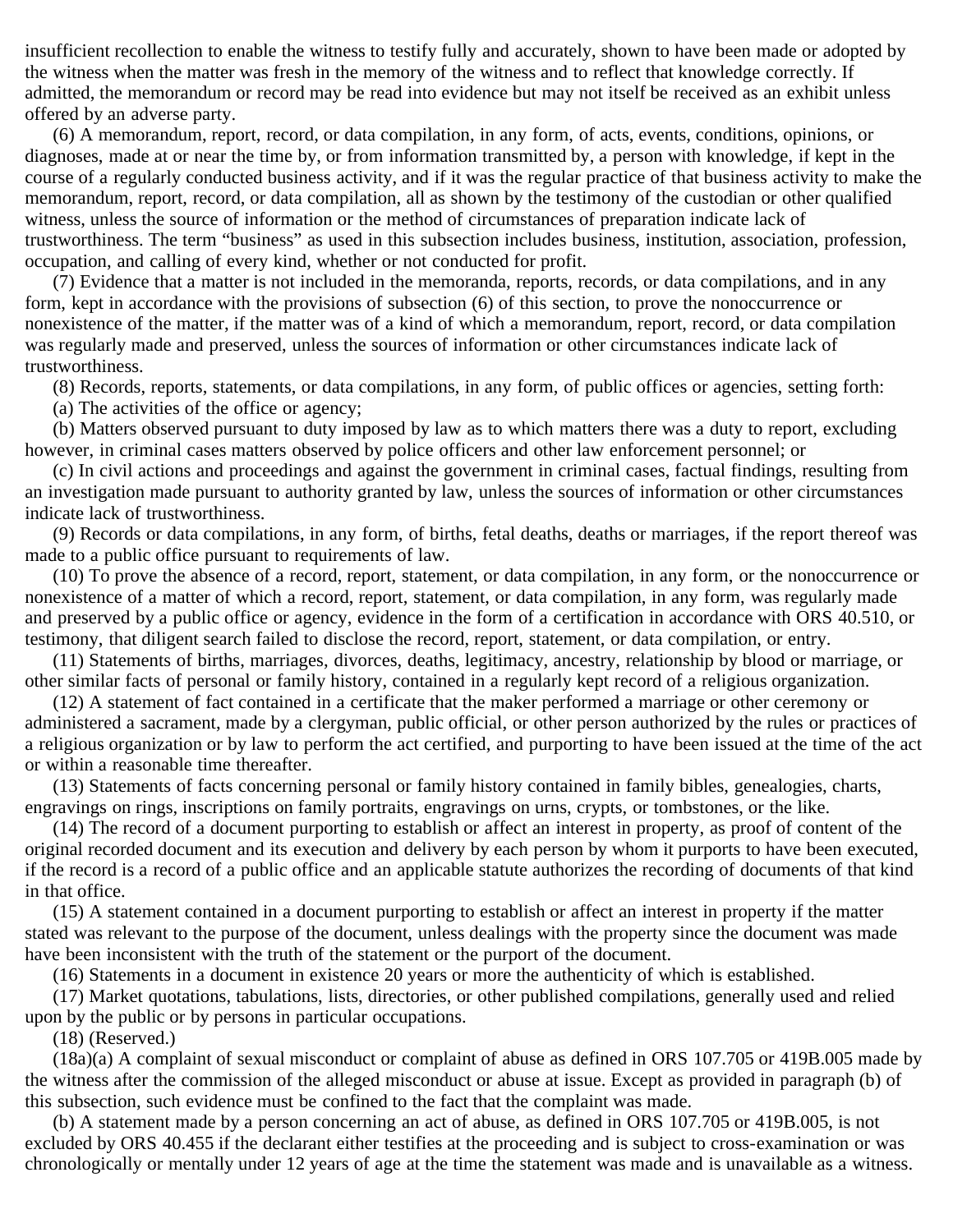However, if a declarant is unavailable, the statement may be admitted in evidence only if the proponent establishes that the time, content and circumstances of the statement provide indicia of reliability, and in a criminal trial that there is corroborative evidence of the act of abuse and of the alleged perpetrator's opportunity to participate in the conduct and that the statement possesses indicia of reliability as is constitutionally required to be admitted. No statement may be admitted under this paragraph unless the proponent of the statement makes known to the adverse party the proponent's intention to offer the statement and the particulars of the statement no later than 15 days before trial, except for good cause shown. For purposes of this paragraph, in addition to those situations described in ORS 40.465 (1), the declarant shall be considered "unavailable" if the declarant has a substantial lack of memory of the subject matter of the statement, is presently incompetent to testify, is unable to communicate about the abuse or sexual conduct because of fear or other similar reason or is substantially likely, as established by expert testimony, to suffer lasting severe emotional trauma from testifying. Unless otherwise agreed by the parties, the court shall examine the declarant in chambers and on the record or outside the presence of the jury and on the record. The examination shall be conducted immediately prior to the commencement of the trial in the presence of the attorney and the legal guardian or other suitable adult as designated by the court. If the declarant is found to be unavailable, the court shall then determine the admissibility of the evidence. The determinations shall be appealable under ORS 138.060 (3). The purpose of the examination shall be to aid the court in making its findings regarding the availability of the declarant as a witness and the reliability of the statement of the declarant. In determining whether a statement possesses indicia of reliability under this paragraph, the court may consider, but is not limited to, the following factors:

(A) The personal knowledge of the declarant of the event;

 (B) The age and maturity of the declarant or extent of disability if the declarant is a person with developmental disabilities;

 (C) Certainty that the statement was made, including the credibility of the person testifying about the statement and any motive the person may have to falsify or distort the statement;

 (D) Any apparent motive the declarant may have to falsify or distort the event, including bias, corruption or coercion;

(E) The timing of the statement of the declarant;

(F) Whether more than one person heard the statement;

(G) Whether the declarant was suffering pain or distress when making the statement;

 (H) Whether the declarant's young age or disability makes it unlikely that the declarant fabricated a statement that represents a graphic, detailed account beyond the knowledge and experience of the declarant;

 (I) Whether the statement has internal consistency or coherence and uses terminology appropriate to the declarant's age or to the extent of the declarant's disability if the declarant is a person with developmental disabilities;

(J) Whether the statement is spontaneous or directly responsive to questions; and

(K) Whether the statement was elicited by leading questions.

(c) This subsection applies to all civil, criminal and juvenile proceedings.

 (d) This subsection applies to a child declarant or an adult declarant with developmental disabilities. For the purposes of this subsection, "developmental disabilities" means any disability attributable to mental retardation, autism, cerebral palsy, epilepsy or other disabling neurological condition that requires training or support similar to that required by persons with mental retardation, if either of the following apply:

 (A) The disability originates before the person attains 22 years of age, or if the disability is attributable to mental retardation the condition is manifested before the person attains 18 years of age, the disability can be expected to continue indefinitely, and the disability constitutes a substantial handicap to the ability of the person to function in society.

 (B) The disability results in a significant subaverage general intellectual functioning with concurrent deficits in adaptive behavior that are manifested during the developmental period.

 (19) Reputation among members of a person's family by blood, adoption or marriage, or among a person's associates, or in the community, concerning a person's birth, adoption, marriage, divorce, death, legitimacy, relationship by blood or adoption or marriage, ancestry, or other similar fact of a person's personal or family history.

 (20) Reputation in a community, arising before the controversy, as to boundaries of or customs affecting lands in the community, and reputation as to events of general history important to the community or state or nation in which located.

(21) Reputation of a person's character among associates of the person or in the community.

 (22) Evidence of a final judgment, entered after a trial or upon a plea of guilty, but not upon a plea of no contest, adjudging a person guilty of a crime other than a traffic offense, to prove any fact essential to sustain the judgment,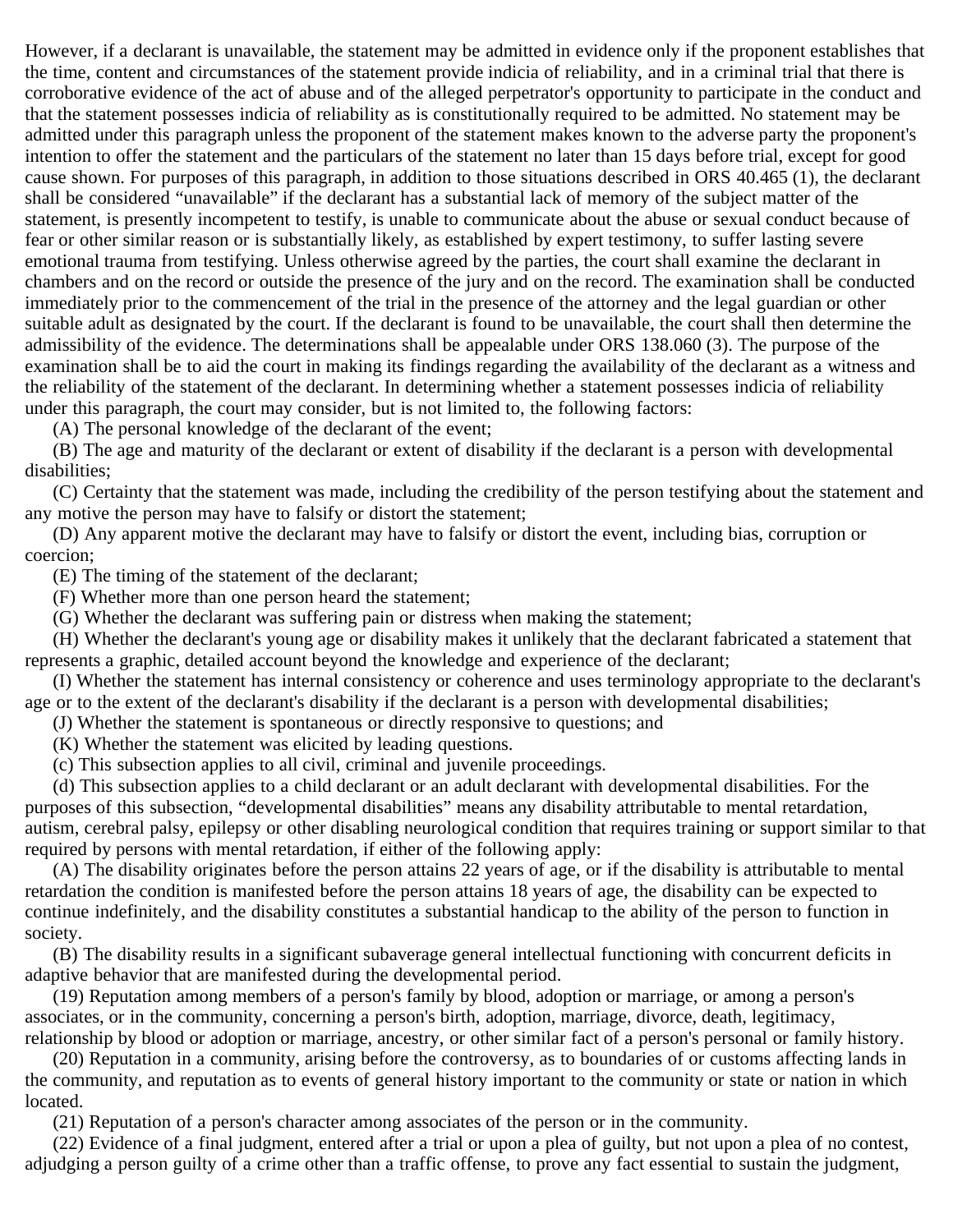but not including, when offered by the government in a criminal prosecution for purposes other than impeachment, judgments against persons other than the accused. The pendency of an appeal may be shown but does not affect admissibility.

 (23) Judgments as proof of matters of personal, family or general history, or boundaries, essential to the judgment, if the same would be provable by evidence of reputation.

 (24) Notwithstanding the limits contained in subsection (18a) of this section, in any proceeding in which a child under 12 years of age at the time of trial, or a person with developmental disabilities as described in subsection (18a)(d) of this section, may be called as a witness to testify concerning an act of abuse, as defined in ORS 419B.005, or sexual conduct performed with or on the child or person with developmental disabilities by another, the testimony of the child or person with developmental disabilities taken by contemporaneous examination and cross-examination in another place under the supervision of the trial judge and communicated to the courtroom by closed circuit television or other audiovisual means. Testimony will be allowed as provided in this subsection only if the court finds that there is a substantial likelihood, established by expert testimony, that the child or person with developmental disabilities will suffer severe emotional or psychological harm if required to testify in open court. If the court makes such a finding, the court, on motion of a party, the child, the person with developmental disabilities or the court in a civil proceeding, or on motion of the district attorney, the child or the person with developmental disabilities in a criminal or juvenile proceeding, may order that the testimony of the child or the person with developmental disabilities be taken as described in this subsection. Only the judge, the attorneys for the parties, the parties, individuals necessary to operate the equipment and any individual the court finds would contribute to the welfare and well-being of the child or person with developmental disabilities may be present during the testimony of the child or person with developmental disabilities.

 (25)(a) Any document containing data prepared or recorded by the Oregon State Police pursuant to ORS 813.160  $(1)(b)(C)$  or (E), or pursuant to ORS 475.235 (3), if the document is produced by data retrieval from the Law Enforcement Data System or other computer system maintained and operated by the Oregon State Police, and the person retrieving the data attests that the information was retrieved directly from the system and that the document accurately reflects the data retrieved.

 (b) Any document containing data prepared or recorded by the Oregon State Police that is produced by data retrieval from the Law Enforcement Data System or other computer system maintained and operated by the Oregon State Police and that is electronically transmitted through public or private computer networks under a digital signature adopted by the Oregon State Police pursuant to ORS 192.825 to 192.855 if the person receiving the data attests that the document accurately reflects the data received.

 (c) Notwithstanding any statute or rule to the contrary, in any criminal case in which documents are introduced under the provisions of this subsection, the defendant may subpoena the criminalist or other person that generated or keeps the original document for the purpose of testifying at the preliminary hearing and trial of the issue. Except as provided in ORS 44.550 to 44.566, no charge shall be made to the defendant for the appearance of the criminalist or other person.

 $(26)(a)$  A statement that purports to narrate, describe, report or explain an incident of domestic violence, as defined in ORS 135.230, made by a victim of the domestic violence within 24 hours after the incident occurred, if the statement:

 (A) Was recorded, either electronically or in writing, or was made to a peace officer as defined in ORS 161.015, corrections officer, youth corrections officer, parole and probation officer, emergency medical technician or firefighter; and

(B) Has sufficient indicia of reliability.

 (b) In determining whether a statement has sufficient indicia of reliability under paragraph (a) of this subsection, the court shall consider all circumstances surrounding the statement. The court may consider, but is not limited to, the following factors in determining whether a statement has sufficient indicia of reliability:

(A) The personal knowledge of the declarant.

 (B) Whether the statement is corroborated by evidence other than statements that are subject to admission only pursuant to this subsection.

(C) The timing of the statement.

(D) Whether the statement was elicited by leading questions.

 (E) Subsequent statements made by the declarant. Recantation by a declarant is not sufficient reason for denying admission of a statement under this subsection in the absence of other factors indicating unreliability.

(27)(a) A statement not specifically covered by any of the foregoing exceptions but having equivalent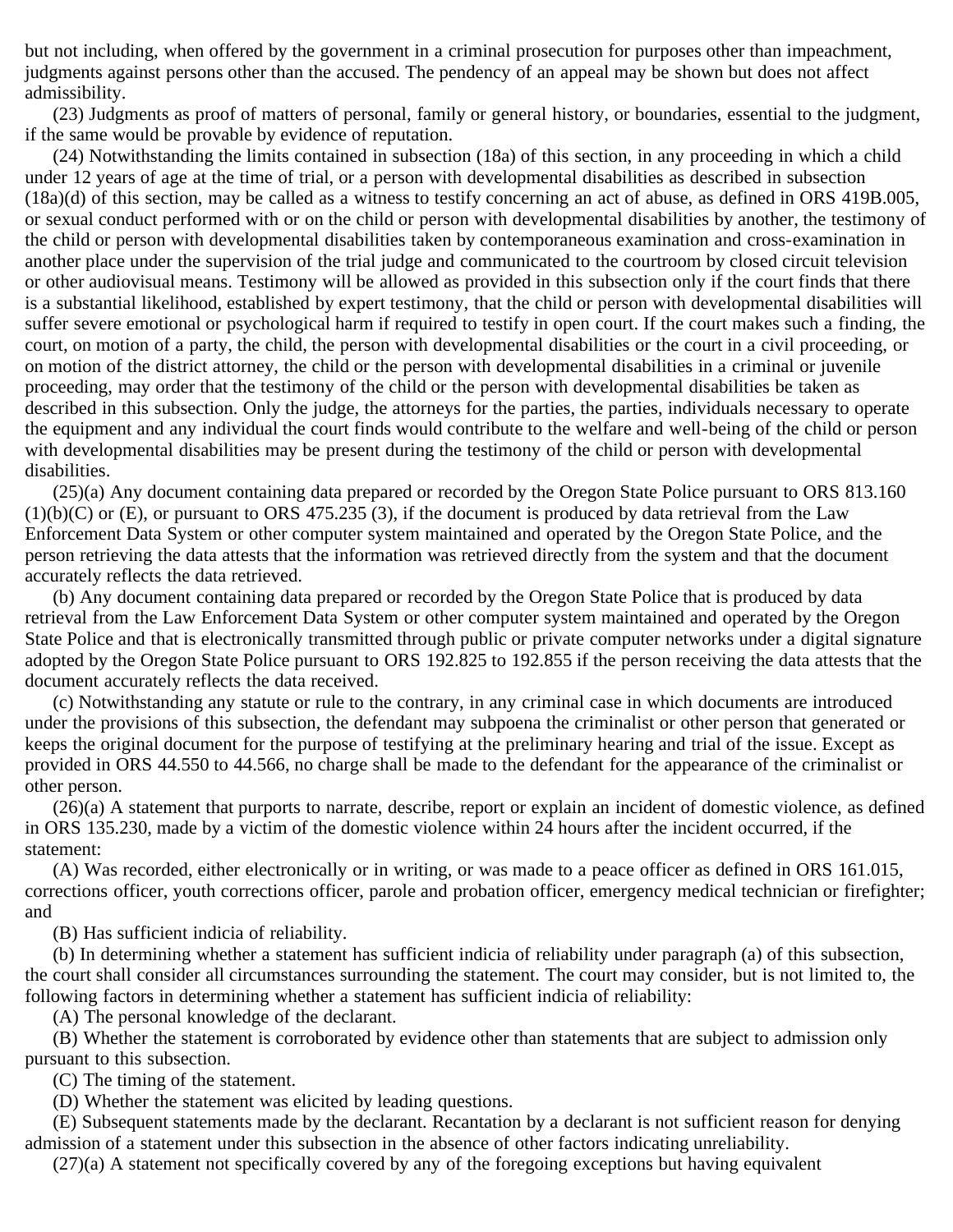circumstantial guarantees of trustworthiness, if the court determines that:

(A) The statement is relevant;

 (B) The statement is more probative on the point for which it is offered than any other evidence that the proponent can procure through reasonable efforts; and

 (C) The general purposes of the Oregon Evidence Code and the interests of justice will best be served by admission of the statement into evidence.

 (b) A statement may not be admitted under this subsection unless the proponent of it makes known to the adverse party the intention to offer the statement and the particulars of it, including the name and address of the declarant, sufficiently in advance of the trial or hearing, or as soon as practicable after it becomes apparent that such statement is probative of the issues at hand, to provide the adverse party with a fair opportunity to prepare to meet it. [1981 c.892 s.64; 1989 c.300 s.1; 1989 c.881 s.1; 1991 c.391 s.1; 1995 c.200 s.1; 1995 c.476 s.1; 1995 c.804 s.2; 1999 c.59 s.13; 1999 c.674 s.1; 1999 c.945 s.1]

 **Note:** Section 3, chapter 674, Oregon Laws 1999, provides:

 **Sec. 3.** The amendments to ORS 40.460 and 40.510 by sections 1 and 2 of this 1999 Act apply only to actions and proceedings commenced on or after the effective date of this 1999 Act [October 23, 1999]. [1999 c.674 s.3]

 **Note:** Section 2, chapter 945, Oregon Laws 1999, provides:

 **Sec. 2.** The amendments to ORS 40.460 by section 1 of this 1999 Act apply only to trials commenced on or after the effective date of this 1999 Act [October 23, 1999]. [1999 c.945 s.2]

 **40.465 Rule 804. Hearsay exceptions where the declarant is unavailable.** (1) "Unavailability as a witness" includes situations in which the declarant:

 (a) Is exempted by ruling of the court on the ground of privilege from testifying concerning the subject matter of a statement;

(b) Persists in refusing to testify concerning the subject matter of a statement despite an order of the court to do so;

(c) Testifies to a lack of memory of the subject matter of a statement;

 (d) Is unable to be present or to testify at the hearing because of death or then existing physical or mental illness or infirmity; or

 (e) Is absent from the hearing and the proponent of the declarant's statement has been unable to procure the declarant's attendance (or in the case of an exception under subsection (3)(b), (c) or (d) of this section, the declarant's attendance or testimony) by process or other reasonable means.

 (2) A declarant is not unavailable as a witness if the declarant's exemption, refusal, claim of lack of memory, inability, or absence is due to the procurement or wrongdoing of the proponent of the declarant's statement for the purpose of preventing the witness from attending or testifying.

(3) The following are not excluded by ORS 40.455 if the declarant is unavailable as a witness:

 (a) Testimony given as a witness at another hearing of the same or a different proceeding, or in a deposition taken in compliance with law in the course of the same or another proceeding, if the party against whom the testimony is now offered, or, in a civil action or proceeding a predecessor in interest, had an opportunity and similar motive to develop the testimony by direct, cross, or redirect examination.

 (b) A statement made by a declarant while believing that death was imminent, concerning the cause or circumstances of what the declarant believed to be impending death.

 (c) A statement which was at the time of its making so far contrary to the declarant's pecuniary or proprietary interest, or so far tended to subject the declarant to civil or criminal liability, or to render invalid a claim by the declarant against another, that a reasonable person in the declarant's position would not have made the statement unless the person believed it to be true. A statement tending to expose the declarant to criminal liability and offered to exculpate the accused is not admissible unless corroborating circumstances clearly indicate the trustworthiness of the statement.

 (d)(A) A statement concerning the declarant's own birth, adoption, marriage, divorce, legitimacy, relationship by blood or adoption or marriage, ancestry, or other similar fact of personal or family history, even though the declarant had no means of acquiring personal knowledge of the matter stated; or

(B) A statement concerning the foregoing matters, and death also, of another person, if the declarant was related to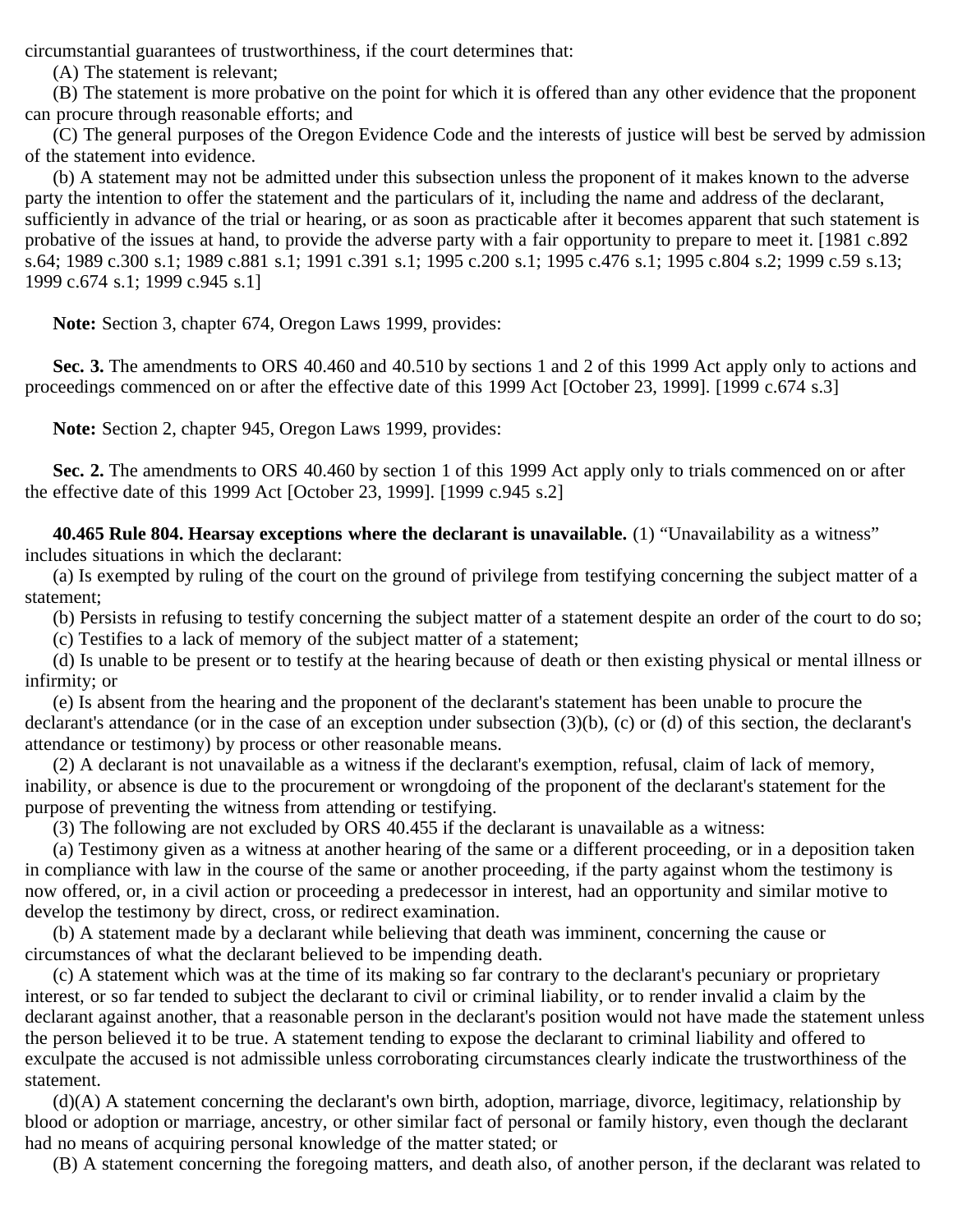the other by blood, adoption, or marriage or was so intimately associated with the other's family as to be likely to have accurate information concerning the matter declared.

 (e) A statement made at or near the time of the transaction by a person in a position to know the facts stated therein, acting in the person's professional capacity and in the ordinary course of professional conduct.

 (f) A statement not specifically covered by any of the foregoing exceptions but having equivalent circumstantial guarantees of trustworthiness, if the court determines that (A) the statement is offered as evidence of a material fact; (B) the statement is more probative on the point for which it is offered than any other evidence which the proponent can procure through reasonable efforts; and (C) the general purposes of the Oregon Evidence Code and the interests of justice will best be served by admission of the statement into evidence. However, a statement may not be admitted under this paragraph unless the proponent of it makes known to the adverse party the intention to offer the statement and the particulars of it, including the name and address of the declarant, sufficiently in advance of the trial or hearing, or as soon as practicable after it becomes apparent that the statement is probative of the issues at hand, to provide the adverse party with a fair opportunity to prepare to meet it. [1981 c.892 s.65]

 **40.470 Rule 805. Hearsay within hearsay.** Hearsay included within hearsay is not excluded under ORS 40.455 if each part of the combined statements conforms with an exception set forth in ORS 40.460 or 40.465. [1981 c.892 s.66]

 **40.475 Rule 806. Attacking and supporting credibility of declarant.** When a hearsay statement, or a statement defined in ORS 40.450 (4)(b)(C), (D) or (E), has been admitted in evidence, the credibility of the declarant may be attacked, and if attacked may be supported, by any evidence which would be admissible for those purposes if the declarant had testified as a witness. Evidence of a statement or conduct by the declarant at any time, inconsistent with the hearsay statement of the declarant, is not subject to any requirement under ORS 40.380 relating to impeachment by evidence of inconsistent statements. If the party against whom a hearsay statement has been admitted calls the declarant as a witness, the party is entitled to examine the declarant on the statement as if under cross-examination. [1981 c.892 s.67]

## AUTHENTICATION AND IDENTIFICATION

 **40.505 Rule 901. Requirement of authentication or identification.** (1) The requirement of authentication or identification as a condition precedent to admissibility is satisfied by evidence sufficient to support a finding that the matter in question is what its proponent claims.

 (2) By way of illustration only, and not by way of limitation, the following are examples of authentication or identification conforming with the requirements of subsection (1) of this section:

(a) Testimony by a witness with knowledge that a matter is what it is claimed to be.

 (b) Nonexpert opinion as to the genuineness of handwriting, based upon familiarity not acquired for purposes of the litigation.

(c) Comparison by the trier of fact or by expert witnesses with specimens which have been authenticated.

 (d) Appearance, contents, substance, internal patterns or other distinctive characteristics, taken in conjunction with circumstances.

 (e) Identification of a voice, whether heard firsthand or through mechanical or electronic transmission or recording, by opinion based upon hearing the voice at any time under circumstances connecting it with the alleged speaker.

 (f) Telephone conversations, by evidence that a call was made to the number assigned at the time by the telephone company to a particular person or business, if:

 (A) In the case of a person, circumstances, including self-identification, show the person answering to be the one called; or

 (B) In the case of a business, the call was made to a place of business and the conversation related to business reasonably transacted over the telephone.

 (g) Evidence that a writing authorized by law to be recorded or filed and in fact recorded or filed in a public office, or a purported public record, report, statement, or data compilation, in any form, is from the public office where items of this nature are kept.

(h) Evidence that a document or data compilation, in any form:

(A) Is in such condition as to create no suspicion concerning its authenticity;

(B) Was in a place where it, if authentic, would likely be; and

(C) Has been in existence 20 years or more at the time it is offered.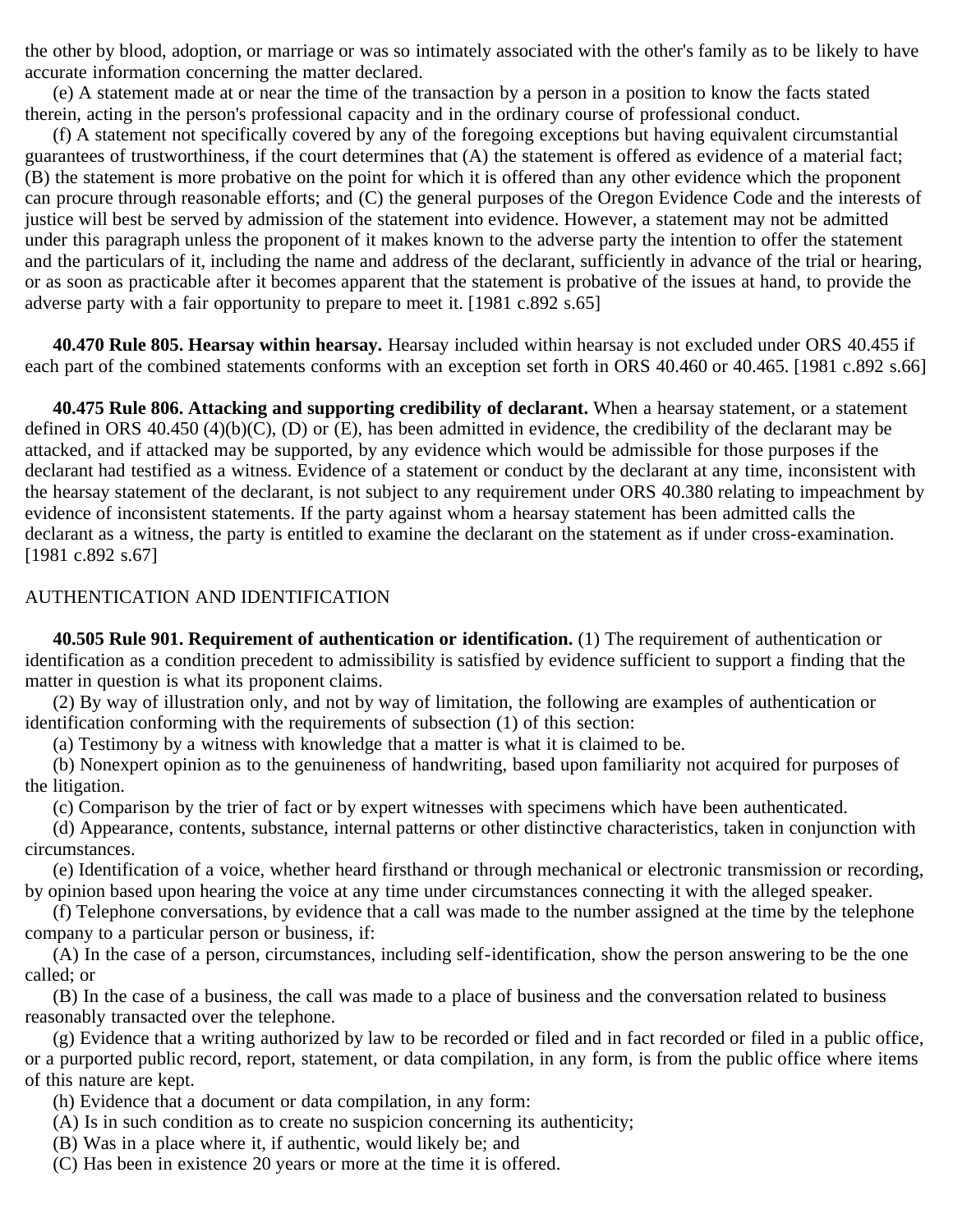(i) Evidence describing a process or system used to produce a result and showing that the process or system produces an accurate result.

 (j) Any method of authentication or identification otherwise provided by law or by other rules prescribed by the Supreme Court. [1981 c.892 s.68]

 **40.510 Rule 902. Self-authentication.** Extrinsic evidence of authenticity as a condition precedent to admissibility is not required with respect to the following:

 (1) A document bearing a seal purporting to be that of the United States, or of any state, district, commonwealth, territory, or insular possession thereof, or the Panama Canal Zone, or the Trust Territory of the Pacific Islands, or of a political subdivision, department, officer, or agency thereof, and a signature purporting to be an attestation or execution.

 (2) A document purporting to bear the signature, in an official capacity, of an officer or employee of any entity included in subsection (1) of this section, having no seal, if a public officer having a seal and having official duties in the district or political subdivision of the officer or employee certifies under seal that the signer has the official capacity and that the signature is genuine.

 (3) A document purporting to be executed or attested in an official capacity by a person authorized by the laws of a foreign country to make the execution or attestation, and accompanied by a final certification as to the genuineness of the signature and official position of (A) the executing or attesting person, or (B) any foreign official whose certificate of genuineness of signature and official position relates to the execution or attestation or is in a chain of certificates of genuineness of signature and official position relating to the execution or attestation. A final certification may be made by a secretary of embassy or legation, consul general, consul, vice consul, or consular agent of the United States, or a diplomatic or consular official of the foreign country assigned or accredited to the United States. If reasonable opportunity has been given to all parties to investigate the authenticity and accuracy of official documents, the court may, for good cause shown, order that they be treated as presumptively authentic without final certification or permit them to be evidenced by an attested summary with or without final certification.

 (4) A copy of an official record or report or entry therein, or of a document authorized by law to be recorded or filed and actually recorded or filed in a public office, including data compilations in any form, certified as correct by the custodian or other person authorized to make the certification, by certificate complying with subsection (1), (2) or (3) of this section or otherwise complying with any law or rule prescribed by the Supreme Court.

(5) Books, pamphlets or other publications purporting to be issued by public authority.

(6) Printed materials purporting to be newspapers or periodicals.

 (7) Inscriptions, signs, tags or labels purporting to have been affixed in the course of business and indicating ownership, control or origin.

 (8) Documents accompanied by a certificate of acknowledgment executed in the manner provided by law by a notary public or other officer authorized by law to take acknowledgments.

 (9) Commercial paper, signatures thereon and documents relating thereto to the extent provided by ORS chapters 71 to 83.

 (10) Any signature, documents or other matter declared by law to be presumptively or prima facie genuine or authentic.

 (11)(a) A document bearing a seal purporting to be that of a federally recognized Indian tribal government or of a political subdivision, department, officer, or agency thereof, and a signature purporting to be an attestation or execution.

 (b) A document purporting to bear the signature, in an official capacity, of an officer or employee of any entity included in paragraph (a) of this subsection, having no seal, if a public officer having a seal and having official duties in the district or political subdivision or the officer or employee certifies under seal that the signer has the official capacity and that the signature is genuine.

 (12)(a) Any document containing data prepared or recorded by the Oregon State Police pursuant to ORS 813.160  $(1)(b)(C)$  or (E), or pursuant to ORS 475.235 (3), if the document is produced by data retrieval from the Law Enforcement Data System or other computer system maintained and operated by the Oregon State Police, and the person retrieving the data attests that the information was retrieved directly from the system and that the document accurately reflects the data retrieved.

 (b) Any document containing data prepared or recorded by the Oregon State Police that is produced by data retrieval from the Law Enforcement Data System or other computer system maintained and operated by the Oregon State Police and that is electronically transmitted through public or private computer networks under a digital signature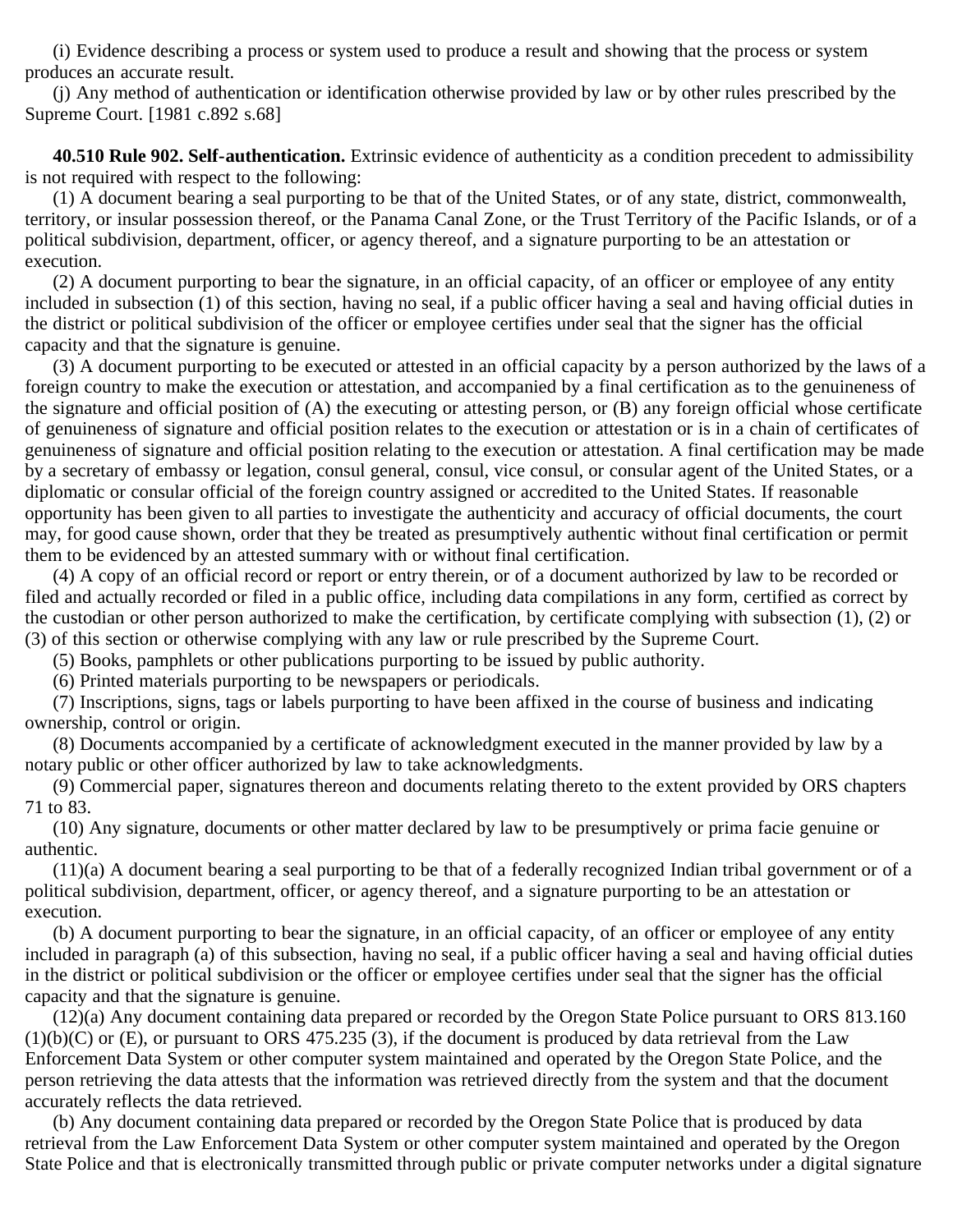adopted by the Oregon State Police pursuant to ORS 192.825 to 192.855 if the person receiving the data attests that the document accurately reflects the data received. [1981 c.892 s.69; 1995 c.200 s.2; 1999 c.674 s.2]

 **Note:** See first note under 40.460.

 **40.515 Rule 903. Subscribing witness' testimony unnecessary.** The testimony of a subscribing witness is not necessary to authenticate a writing unless required by the laws of the jurisdiction whose laws govern the validity of the writing. [1981 c.892 s.70]

# CONTENTS OF WRITINGS, RECORDINGS AND PHOTOGRAPHS

 **40.550 Rule 1001. Definitions for ORS 40.550 to 40.585.** As used in ORS 40.550 to 40.585, unless the context requires otherwise:

 (1) "Duplicate" means a counterpart produced by the same impression as the original, or from the same matrix, or by means of photography, including enlargements and miniatures, by mechanical or electronic re-recording, by chemical reproduction, by optical imaging or by other equivalent techniques that accurately reproduce the original, including reproduction by facsimile machines if the reproduction is identified as a facsimile and printed on nonthermal paper.

 (2) "Original" of a writing or recording is the writing or recording itself or any counterpart intended to have the same effect by a person executing or issuing it. An "original" of a photograph includes the negative or any print therefrom. If data are stored in a computer or similar device, any printout or other output readable by sight, shown to reflect the data accurately, is an "original."

(3) "Photographs" includes still photographs, X-ray films, video tapes and motion pictures.

 (4) "Writings" and "recordings" mean letters, words or numbers, or their equivalent, set down by handwriting, typewriting, printing, photostating, photographing, magnetic impulse, optical imaging, mechanical or electronic recording or other form of data compilation. [1981 c.892 s.71; 1991 c.857 s.1; 1995 c.760 s.1]

 **40.555 Rule 1002. Requirement of original.** To prove the content of a writing, recording or photograph, the original writing, recording or photograph is required, except as otherwise provided in ORS 40.550 to 40.585 or other law. [1981 c.892 s.72]

 **40.560 Rule 1003. Admissibility of duplicates.** A duplicate is admissible to the same extent as an original unless:

(1) A genuine question is raised as to the authenticity of the original; or

(2) In the circumstances it would be unfair to admit the duplicate in lieu of the original. [1981 c.892 s.73]

 **40.562 Rule 1003-1. Admissibility of reproduction.** (1) If any business, institution or member of a profession or calling, in the regular course of business or activity, has kept or recorded any memorandum, writing, entry, print, representation or a combination thereof, of any act, transaction, occurrence or event, and in the regular course of business has caused any or all of the same to be recorded, copied or reproduced by any photographic, photostatic, microfilm, micro-card, miniature photographic, optical imaging or other process that accurately reproduces or forms a durable medium for so reproducing the original, the original may be destroyed in the regular course of business unless held in a custodial or fiduciary capacity and the principal or true owner has not authorized destruction or unless its preservation is required by law. Such reproduction, when satisfactorily identified, is as admissible in evidence as the original itself in any judicial or administrative proceeding whether the original is in existence or not and an enlargement or facsimile of such reproduction is likewise admissible in evidence if the original reproduction is in existence and available for inspection under direction of the court. The introduction of a reproduced record, enlargement or facsimile does not preclude admission of the original.

 (2) If any department or agency of government, in the regular course of business or activity, has kept or recorded any memorandum, writing, entry, print, representation or combination thereof, of any act, transaction, occurrence or event, and in the regular course of business, and in accordance with ORS 192.040 to 192.060 and 192.105, has caused any or all of the same to be recorded, copied or reproduced by any photographic, photostatic, microfilm, micro-card, miniature photographic, optical imaging or other process that accurately reproduces or forms a durable medium for so reproducing the original, the original may be destroyed in the regular course of business unless held in a custodial or fiduciary capacity and the principal or true owner has not authorized destruction or unless its preservation is required